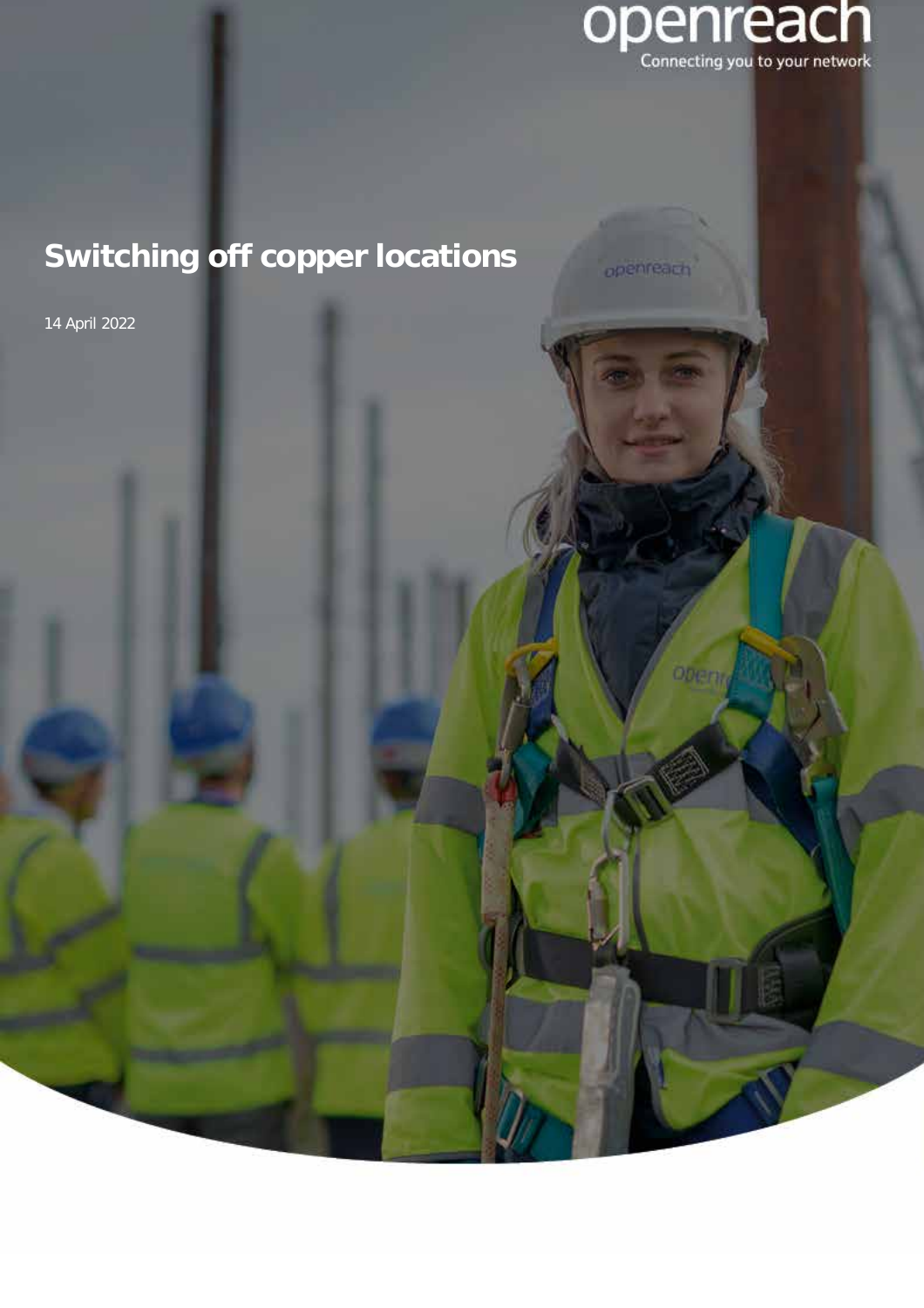| <b>Exchange Name</b>  | <b>Exchange Location</b>       | <b>Exchange Code</b> | Date when we'll stop selling copper |
|-----------------------|--------------------------------|----------------------|-------------------------------------|
|                       |                                |                      | lines                               |
| Abbeyhill             | Edinburgh                      | <b>ESABB</b>         | 13-Oct-21                           |
| Aberdare              | Aberdare                       | <b>SWAA</b>          | 02-Aug-22                           |
| Aberdeen Balgownie    | Aberdeen                       | <b>NSBLG</b>         | 08-Feb-23                           |
| Achnasheen            | Achnasheen                     | <b>NSASN</b>         | 13-Oct-21                           |
| Aghalee               | Craigavon                      | <b>NIAL</b>          | 01-Nov-22                           |
| Ahoghill              | Ballymena                      | <b>NIAH</b>          | 01-Nov-22                           |
| Aldridge              | Aldridge                       | <b>CMALD</b>         | 08-Feb-23                           |
| Alfreton              | Alfreton                       | <b>EMALFRE</b>       | 08-Feb-23                           |
| Allesley              | Coventry                       | CMALL                | 08-Feb-23                           |
| <b>Allestree Park</b> | Derby                          | <b>EMALLES</b>       | 13-Oct-21                           |
| Alloway               | Ayr                            | <b>WSALL</b>         | Removed from stop-sell              |
| Altnaharra            | Altnaharra                     | <b>NSALT</b>         | 13-Oct-21                           |
| Alva                  | Alva                           | <b>ESALV</b>         | 02-Aug-22                           |
| Alvaston              | Derby                          | <b>EMALVAS</b>       | 02-Aug-22                           |
| Annalong              | Newry                          | <b>NIAA</b>          | 01-Nov-22                           |
| Anstruther            | <b>Anstruther Easter</b>       | <b>ESANS</b>         | 25-Jan-22                           |
| Antrim                | Antrim                         | <b>NIAT</b>          | 29-Apr-22                           |
| Ardglass              | Downpatrick                    | <b>NIAR</b>          | 02-Aug-22                           |
| Ardrossan             | Saltcoats                      | <b>WSARD</b>         | $\overline{08}$ -Feb-23             |
| Arley                 | Arley                          | <b>MRARL</b>         | 13-Oct-21                           |
| Armagh                | Armagh                         | <b>NIAM</b>          | 13-Oct-21                           |
| Arnold                | Arnold                         | <b>EMARNOL</b>       | 01-Nov-22                           |
| <b>Aughton Green</b>  | Ormskirk                       | <b>LVAUG</b>         | 25-Jan-22                           |
| Aultguish             | Garve                          | <b>NSALG</b>         | 13-Oct-21                           |
| Aviemore              | Aviemore                       | <b>NSAVI</b>         | 08-Feb-23                           |
| Bagshot               | Bagshot                        | <b>THBA</b>          | 09-May-23                           |
| Balby                 | Doncaster                      | <b>SLBAL</b>         | 25-Jan-22                           |
| <b>Balham</b>         | Greater London -<br>Wandsworth | <b>LSBAL</b>         | 08-Feb-23                           |
| Ballycastle           | Ballycastle                    | <b>NIBT</b>          | 01-Nov-22                           |
| Ballyclare            | Ballyclare                     | <b>NIBC</b>          | 29-Apr-22                           |
| Ballygally            | Larne                          | <b>NIBGL</b>         | 01-Nov-22                           |
| Ballygowan            | Newtownards                    | <b>NIBN</b>          | 01-Nov-22                           |
| Ballykinler           | Downpatrick                    | <b>NIBKR</b>         | 01-Nov-22                           |
| Ballymena             | Ballymena                      | <b>NIBM</b>          | 29-Apr-22                           |
| Ballymoney            | Ballymoney                     | <b>NIBO</b>          | 29-Apr-22                           |
| Ballynahinch          | Ballynahinch                   | <b>NIBNH</b>         | 01-Nov-22                           |
| Ballyronan            | Magherafelt                    | <b>NIBRN</b>         | 02-Aug-22                           |
| Ballywalter           | Newtownards                    | <b>NIBWR</b>         | 29-Apr-22                           |
| Bamber Bridge         | Bamber Bridge                  | LCBAB                | 08-Feb-23                           |
| Banbridge             | Banbridge                      | <b>NIBB</b>          | 29-Apr-22                           |
| Bangor                | Bangor                         | <b>NIBA</b>          | 13-Oct-21                           |
| Barnoldswick          | Barnoldswick                   | <b>LCBAN</b>         | 02-Aug-22                           |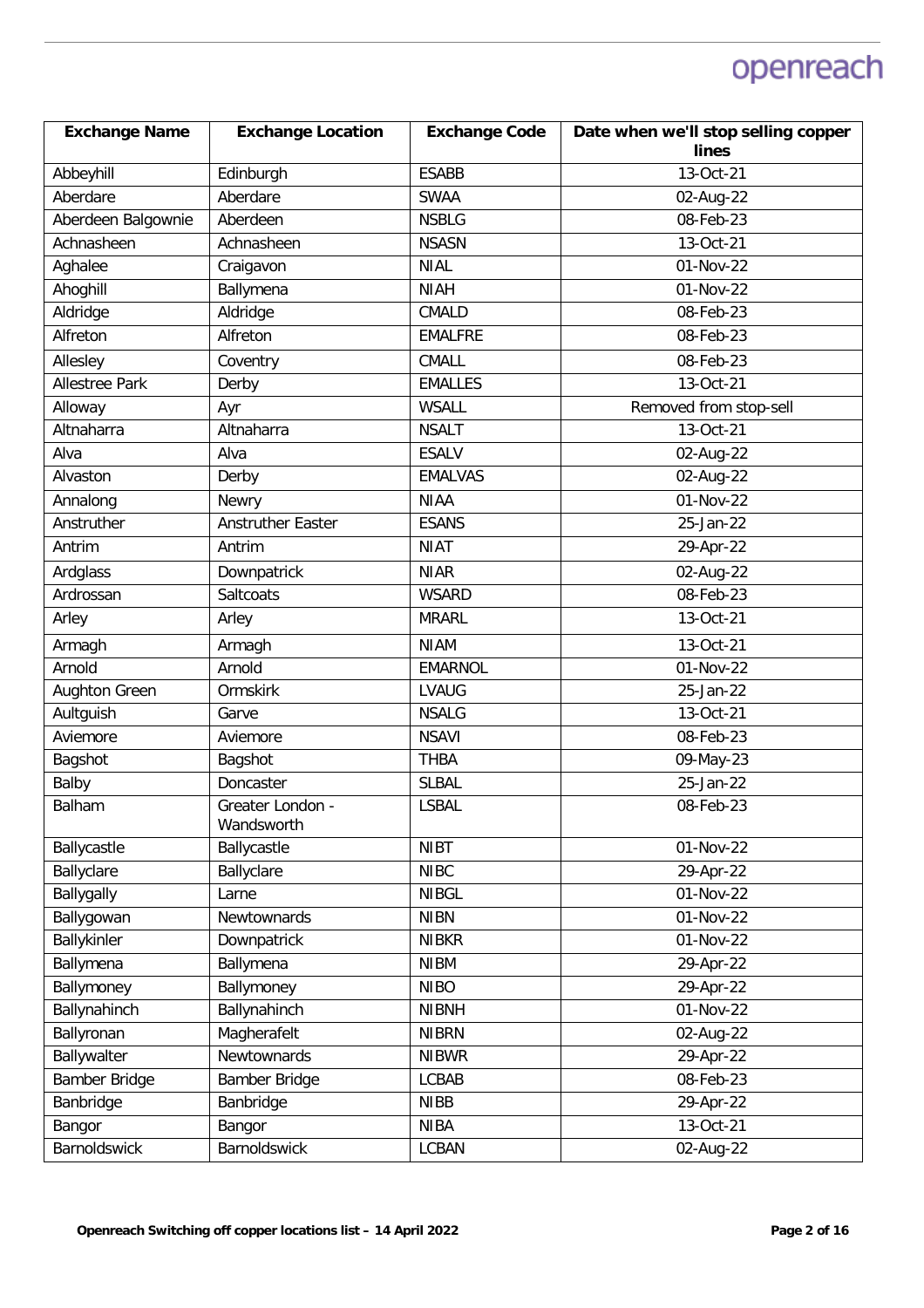| <b>Exchange Name</b>       | <b>Exchange Location</b> | <b>Exchange Code</b> | Date when we'll stop selling copper |
|----------------------------|--------------------------|----------------------|-------------------------------------|
|                            |                          |                      | lines                               |
| <b>Barrhead</b>            | <b>Barrhead</b>          | <b>WSBAR</b>         | 08-Feb-23                           |
| Barry                      | Barry                    | <b>SWCFK</b>         | 13-Oct-21                           |
| Basildon                   | Basildon                 | <b>EABAS</b>         | 01-Nov-22                           |
| Bathgate                   | Bathgate                 | <b>ESBAT</b>         | 29-Apr-22                           |
| Be/Ballysillan             | <b>Belfast</b>           | <b>NIBYS</b>         | $\overline{29}$ -Jun-21             |
| Be/City                    | <b>Belfast</b>           | <b>NICTY</b>         | 13-Oct-21                           |
| Beacon                     | Birmingham               | <b>CMBEAC</b>        | $29$ -Jun-21                        |
| Beaminster                 | Beaminster               | <b>STBMSTR</b>       | 01-Nov-22                           |
| Beamish                    | Pelton                   | <b>NEBEA</b>         | 02-Aug-22                           |
| Bearwood                   | Birmingham               | <b>CMBEAR</b>        | $\overline{13}$ -Oct-21             |
| Bedminster                 | <b>Bristol</b>           | <b>SSBED</b>         | 29-Apr-22                           |
| <b>Beith</b>               | <b>Beith</b>             | <b>WSBEI</b>         | 08-Feb-23                           |
| Belcoo                     | Enniskillen              | <b>NIBCO</b>         | 01-Nov-22                           |
| <b>Belfast Balmoral</b>    | <b>Belfast</b>           | <b>NIBML</b>         | 13-Oct-21                           |
| Belfast Cregagh            | <b>Belfast</b>           | <b>NICRG</b>         | 29-Jun-21                           |
| <b>Belfast East</b>        | <b>Belfast</b>           | <b>NIEAS</b>         | 13-Oct-21                           |
| <b>Belfast Fortwilliam</b> | <b>Belfast</b>           | <b>NIFWM</b>         | 29-Jun-21                           |
| <b>Belfast Knock</b>       | <b>Belfast</b>           | <b>NIKNK</b>         | 29-Jun-21                           |
| <b>Belfast Malone</b>      | <b>Belfast</b>           | <b>NIMAL</b>         | 13-Oct-21                           |
| <b>Belfast North</b>       | Belfast                  | <b>NINTH</b>         | 13-Oct-21                           |
| Belfast Ormeau             | <b>Belfast</b>           | <b>NIORM</b>         | 13-Oct-21                           |
| <b>Belfast Stormont</b>    | <b>Belfast</b>           | <b>NISTM</b>         | 13-Oct-21                           |
| Bellaghy                   | Magherafelt              | <b>NIBY</b>          | 02-Aug-22                           |
| <b>Belleek</b>             | Enniskillen              | <b>NIBEK</b>         | 01-Nov-22                           |
| Belsay                     | Belsay                   | <b>NEBLS</b>         | 13-Oct-21                           |
| Benton                     | Longbenton               | <b>NEB</b>           | 13-Oct-21                           |
| <b>Bessbrook</b>           | Newry                    | <b>NIBSB</b>         | 01-Nov-22                           |
| Betchworth                 | <b>Brockham</b>          | <b>LSBET</b>         | 25-Jan-22                           |
| Bexleyheath                | Greater London - Bexley  | <b>LSBEX</b>         | 02-Aug-22                           |
| Bidford On Avon            | Bidford-on-Avon          | <b>CMBIDF</b>        | 02-Aug-22                           |
| <b>Biggin Hill</b>         | Greater London - Bromley | <b>NDBHI</b>         | 08-Feb-23                           |
| Billericay                 | Billericay               | <b>EABCY</b>         | 02-Aug-22                           |
| Binley                     | Coventry                 | <b>CMBIN</b>         | 25-Jan-22                           |
| Birchfield                 | Birmingham               | <b>CMBIR</b>         | 13-Oct-21                           |
| Birkenhead                 | Birkenhead               | <b>LVBIR</b>         | 25-Jan-22                           |
| Bishopsworth               | <b>Bristol</b>           | <b>SSBIS</b>         | 13-Oct-21                           |
| Blaydon                    | Blaydon                  | <b>NEBL</b>          | 01-Nov-22                           |
| Blunsdon                   | Swindon (Wiltshire)      | <b>SSBBN</b>         | 01-Nov-22                           |
| Blyth                      | Blyth (Northumberland)   | <b>NEBH</b>          | 01-Nov-22                           |
| Bontddu                    | Bontddu                  | <b>WNBON</b>         | 13-Oct-21                           |
| Bonvilston                 | Bonvilston               | <b>SWBJY</b>         | 13-Oct-21                           |
| Boreham                    | Chelmsford               | <b>EABOR</b>         | Removed from stop sell              |
| Boreland                   | Boreland                 | <b>WSBOR</b>         | 13-Oct-21                           |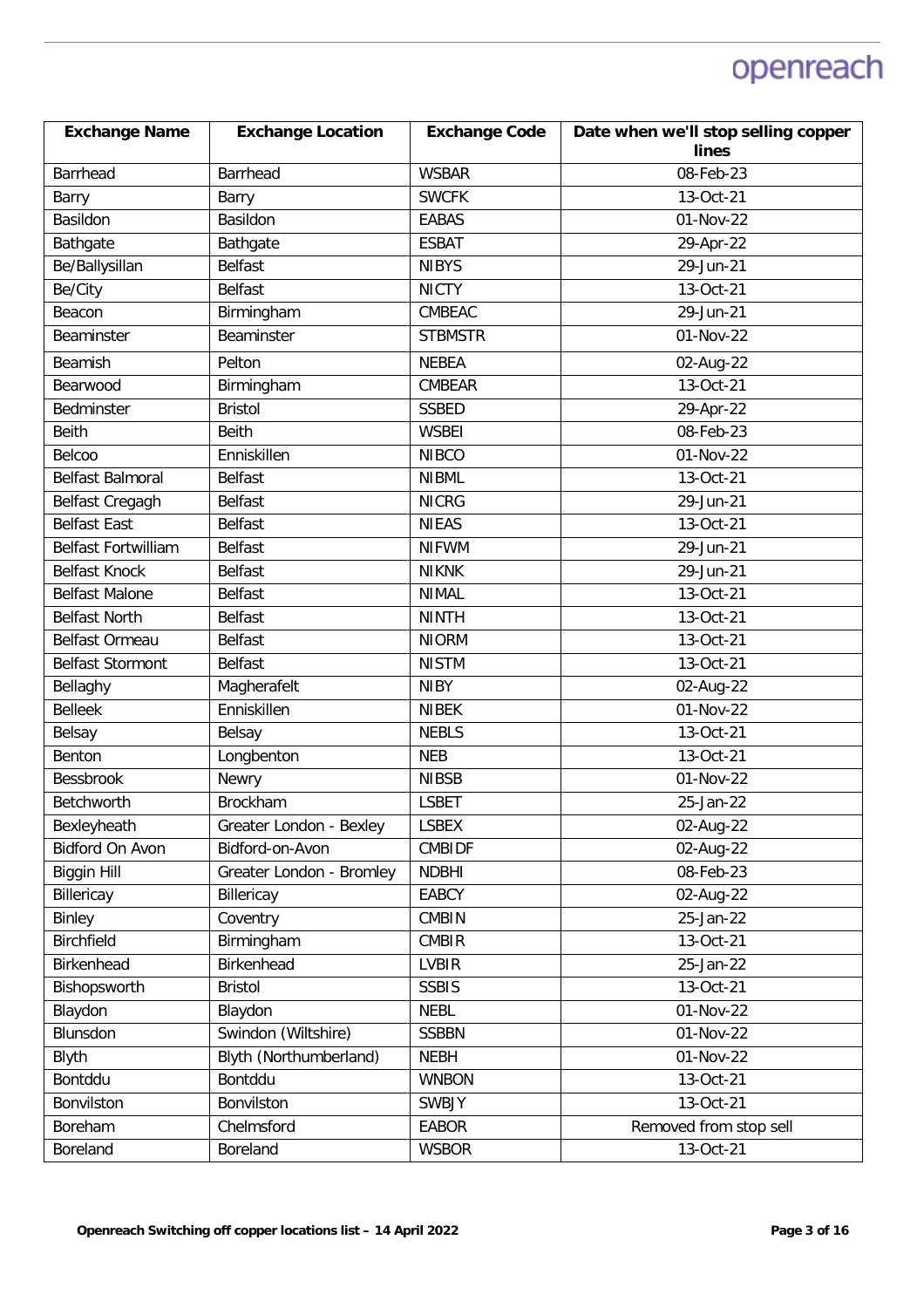| <b>Exchange Name</b> | <b>Exchange Location</b>                | <b>Exchange Code</b> | Date when we'll stop selling copper<br>lines |
|----------------------|-----------------------------------------|----------------------|----------------------------------------------|
| Borough Green        | Borough Green                           | <b>NDBGR</b>         | 02-Aug-22                                    |
| Boston Spa           | <b>Boston Spa</b>                       | <b>MYBOS</b>         | 08-Feb-23                                    |
| Bourne               | Bourne                                  | <b>EMBOURN</b>       | 09-May-23                                    |
| <b>Bow</b>           | <b>Bow</b>                              | <b>WWBOW</b>         | <b>TBD</b>                                   |
| <b>Bowmans Green</b> | St Albans                               | <b>LNBGN</b>         | 01-Nov-22                                    |
| <b>Bramhall</b>      | Greater Manchester -<br>Stockport       | <b>MRBRA</b>         | <b>TBD</b>                                   |
| Brentwood            | Brentwood                               | <b>EABRW</b>         | Removed from stop sell                       |
| Bridgemere           | Nantwich                                | <b>WMBGM</b>         | 13-Oct-21                                    |
| <b>Brighouse</b>     | Brighouse                               | <b>MYBRG</b>         | 08-Feb-23                                    |
| <b>Brinscall</b>     | <b>Brinscall</b>                        | <b>LCBRI</b>         | 02-Aug-22                                    |
| Brixham              | Brixham                                 | <b>WWBRIX</b>        | 02-Aug-22                                    |
| Brixworth            | Brixworth                               | <b>EMBRIXW</b>       | 01-Nov-22                                    |
| <b>Broadstairs</b>   | <b>Broadstairs</b>                      | <b>NDBRO</b>         | <b>TBD</b>                                   |
| Broadwell            | Oldbury (Sandwell)                      | <b>CMBRO</b>         | 08-Feb-23                                    |
| <b>Brock</b>         | Bilsborrow                              | <b>LCBRC</b>         | 01-Nov-22                                    |
| Bromborough          | Bebington                               | <b>LVBRO</b>         | 01-Nov-22                                    |
| Bromsgrove           | Bromsgrove                              | <b>WMBPZ</b>         | 13-Oct-21                                    |
| Broxburn             | Broxburn                                | <b>ESBRO</b>         | 13-Oct-21                                    |
| Buckhaven            | Buckhaven                               | <b>ESBUC</b>         | 09-May-23                                    |
| <b>Buckie</b>        | <b>Buckie</b>                           | <b>NSBKI</b>         | 01-Nov-22                                    |
| <b>Buckley</b>       | <b>Buckley</b>                          | <b>WNBUC</b>         | 29-Apr-22                                    |
| Bungay               | Bungay                                  | <b>EABGY</b>         | 25-Jan-22                                    |
| <b>Burgh Heath</b>   | Ewell                                   | <b>LSBURH</b>        | 13-Oct-21                                    |
| Burleygate           | Withington (County of<br>Herefordshire) | <b>WNBGT</b>         | 13-Oct-21                                    |
| Burnham On Crouch    | Burnham-on-Crouch                       | <b>EABNH</b>         | 01-Nov-22                                    |
| Burnley              | Burnley                                 | <b>LCBUR</b>         | 08-Feb-23                                    |
| Burntwood            | Burntwood                               | CMBNW                | 09-May-23                                    |
| <b>Burry Port</b>    | <b>Burry Port</b>                       | <b>SWBUD</b>         | 29-Apr-22                                    |
| Burscough            | Burscough                               | <b>LCBUS</b>         | $25$ -Jan-22                                 |
| Burton               | Holme (South Lakeland)                  | <b>LCBTN</b>         | 09-May-23                                    |
| <b>Burton Joyce</b>  | <b>Burton Joyce</b>                     | <b>EMBURTJ</b>       | 08-Feb-23                                    |
| <b>Bury</b>          | Greater Manchester - Bury               | <b>MRBUR</b>         | 08-Feb-23                                    |
| <b>Bushmills</b>     | <b>Bushmills</b>                        | <b>NIBH</b>          | 01-Nov-22                                    |
| Caergwrle            | Hope (Flintshire)                       | <b>WNCAG</b>         | 29-Jun-21                                    |
| Caister-On-Sea       | Caister-on-Sea                          | EACAI                | 02-Aug-22                                    |
| Camelford            | Camelford                               | <b>WWCAME</b>        | 29-Apr-22                                    |
| Campsie              | Londonderry                             | <b>NICSI</b>         | 25-Jan-22                                    |
| Canon Pyon           | Wellington (County of<br>Herefordshire) | <b>WNCP</b>          | <b>TBD</b>                                   |
| Cantley              | Doncaster                               | <b>SLCLY</b>         | TBD                                          |
| Canworthy Water      | Launceston                              | <b>WWCANW</b>        | 13-Oct-21                                    |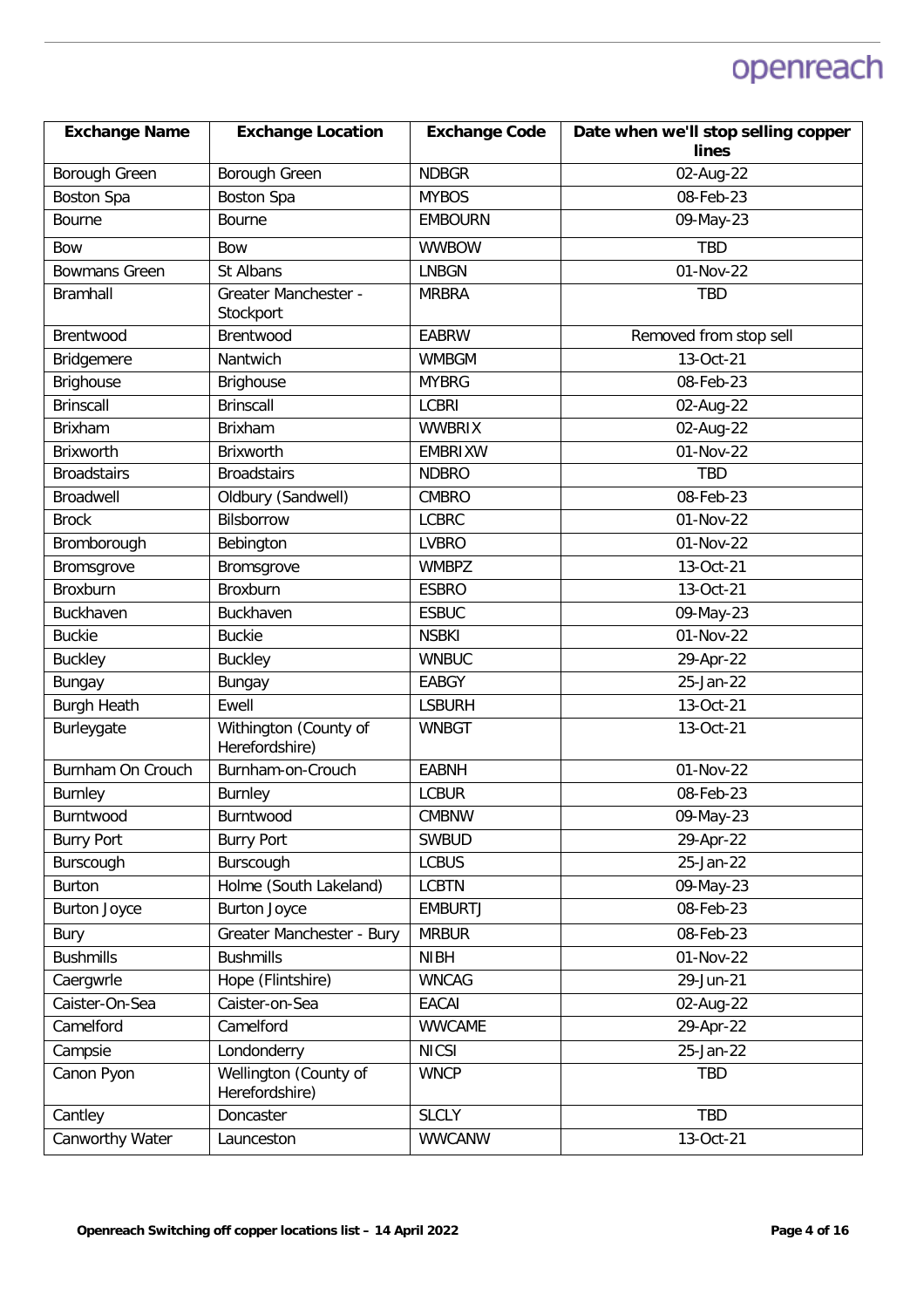| <b>Exchange Name</b> | <b>Exchange Location</b>          | <b>Exchange Code</b> | Date when we'll stop selling copper |
|----------------------|-----------------------------------|----------------------|-------------------------------------|
|                      |                                   |                      | lines                               |
| Capheaton            | Capheaton                         | <b>NECAP</b>         | 13-Oct-21                           |
| Cardiff              | Cardiff                           | <b>SWCFATE</b>       | 02-Aug-22                           |
| Cardinham            | Millpool                          | <b>WWCARD</b>        | <b>TBD</b>                          |
| Carmarthen           | Carmarthen                        | <b>SWCT</b>          | 02-Aug-22                           |
| Carnlough            | Ballymena                         | <b>NICL</b>          | 29-Apr-22                           |
| Carrickfergus        | Carrickfergus                     | <b>NIC</b>           | 25-Jan-22                           |
| Carryduff            | <b>Belfast</b>                    | <b>NICF</b>          | 13-Oct-21                           |
| Castledawson         | Magherafelt                       | <b>NICD</b>          | 25-Jan-22                           |
| Castleford           | Castleford                        | <b>MYCAS</b>         | 02-Aug-22                           |
| Castlerock           | Coleraine                         | <b>NICLK</b>         | 02-Aug-22                           |
| Castlewellan         | Castlewellan                      | <b>NICW</b>          | 01-Nov-22                           |
| Catforth             | Preston (Lancashire)              | <b>LCCAT</b>         | 13-Oct-21                           |
| Caxton               | Cambourne                         | <b>EACAX</b>         | 13-Oct-21                           |
| Chapel Brampton      | Northampton<br>(Northamptonshire) | <b>EMCHAPE</b>       | 01-Nov-22                           |
| Chapeltown           | Leeds                             | <b>MYCHA</b>         | 25-Jan-22                           |
| Cheddar              | Cheddar                           | <b>SSCDR</b>         | 02-Aug-22                           |
| Chellaston           | Derby                             | <b>EMCHELL</b>       | 08-Feb-23                           |
| Chelston             | Paignton                          | <b>WWCHEL</b>        | 02-Aug-22                           |
| Chester South        | Chester                           | <b>WNCSS</b>         | 29-Apr-22                           |
| Cheylesmore          | Coventry                          | <b>CMCHEY</b>        | 25-Jan-22                           |
| Childrey             | Childrey                          | <b>SMCDU</b>         | 08-Feb-23                           |
| Childwall            | Liverpool                         | <b>LVCHI</b>         | 13-Oct-21                           |
| Chineham             | Basingstoke                       | <b>THCHN</b>         | 13-Oct-21                           |
| Chislehurst          | Greater London - Bromley          | <b>LSCHI</b>         | 01-Nov-22                           |
| Chorley              | Chorley                           | <b>LCCHO</b>         | 09-May-23                           |
| Chorleywood          | Chorleywood                       | <b>LWCHO</b>         | $25 - Jan-22$                       |
| Chwilog              | Chwilog                           | <b>WNCHW</b>         | <b>TBD</b>                          |
| Claughton            | Birkenhead                        | <b>LVCLA</b>         | 13-Oct-21                           |
| Cleckheaton          | Cleckheaton                       | <b>MYCLE</b>         | 08-Feb-23                           |
| Clitheroe            | Clitheroe                         | <b>LCCLR</b>         | 25-Jan-22                           |
| Coads Green          | Launceston                        | <b>WWCOAD</b>        | 13-Oct-21                           |
| Coagh                | Cookstown                         | <b>NICH</b>          | $01-Nov-22$                         |
| Coalisland           | Dungannon                         | <b>NICI</b>          | 02-Aug-22                           |
| Codicote             | Oaklands                          | <b>SMCI</b>          | 02-Aug-22                           |
| Cogenhoe             | Cogenhoe                          | <b>EMCOGEN</b>       | 02-Aug-22                           |
| Coleraine            | Coleraine                         | <b>NICN</b>          | 29-Apr-22                           |
| Coleshill            | Coleshill (North<br>Warwickshire) | CMCOLE               | 02-Aug-22                           |
| Comber               | Newtownards                       | <b>NICR</b>          | 25-Jan-22                           |
| Congleton            | Congleton                         | <b>MRCON</b>         | 25-Jan-22                           |
| Connahs Quay         | Connah's Quay                     | <b>WNDEE</b>         | 29-Apr-22                           |
| Cookstown            | Cookstown                         | <b>NICK</b>          | 29-Apr-22                           |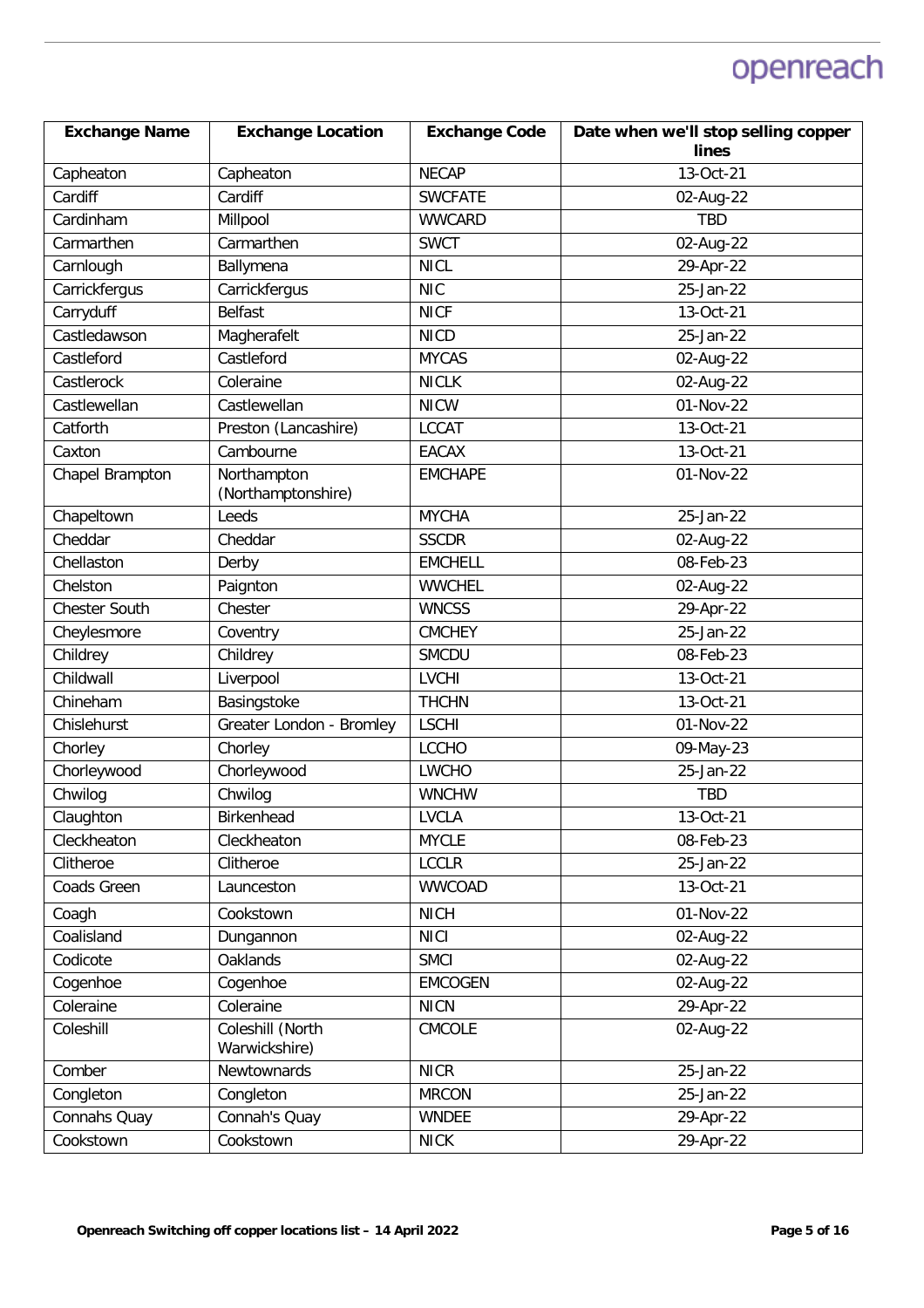| <b>Exchange Name</b> | <b>Exchange Location</b>                 | <b>Exchange Code</b> | Date when we'll stop selling copper |
|----------------------|------------------------------------------|----------------------|-------------------------------------|
|                      |                                          |                      | lines                               |
| Corstorphine         | Edinburgh                                | <b>ESCOR</b>         | 29-Jun-21                           |
| Cranfield            | Cranfield                                | <b>SMCR</b>          | 13-Oct-21                           |
| Crayford             | Greater London - Bexley                  | <b>LSCRAY</b>        | 09-May-23                           |
| Creaton              | Creaton                                  | <b>EMCRTON</b>       | 08-Feb-23                           |
| Cressington          | Liverpool                                | <b>LVCRE</b>         | 13-Oct-21                           |
| Crick                | Crick                                    | <b>CMCRI</b>         | 01-Nov-22                           |
| Crook                | Crook                                    | <b>NECR</b>          | 25-Jan-22                           |
| Crookham             | Cornhill on Tweed                        | <b>ESCRO</b>         | 13-Oct-21                           |
| Cross                | Londonderry                              | <b>NICRS</b>         | 25-Jan-22                           |
| Cross Keys           | Newport (Newport)                        | <b>SWZKS</b>         | 09-May-23                           |
| Crossgates           | Leeds                                    | <b>MYCSG</b>         | 25-Jan-22                           |
| Crosthwaite          | Crosthwaite                              | <b>LCCHE</b>         | 13-Oct-21                           |
| Croston              | Croston                                  | <b>LCCRS</b>         | 25-Jan-22                           |
| Crumlin              | Crumlin                                  | <b>NICMN</b>         | 01-Nov-22                           |
| Culcheth             | Culcheth                                 | <b>LVCUL</b>         | 29-Apr-22                           |
| Cullybackey          | Ballymena                                | <b>NICB</b>          | $01-Nov-22$                         |
| Cumnock              | Cumnock                                  | <b>WSCMN</b>         | 02-Aug-22                           |
| Cushendall           | Ballymena                                | <b>NICUS</b>         | 02-Aug-22                           |
| Cushendun            | Ballymena                                | <b>NICSD</b>         | 01-Nov-22                           |
| Dagenham             | Greater London - Barking<br>and Dagenham | <b>LNDAG</b>         | 13-Oct-21                           |
| Dalkeith             | Dalkeith                                 | <b>ESDAL</b>         | 08-Feb-23                           |
| Dalton-In-Furness    | Dalton-in-Furness                        | <b>LCDTF</b>         | 09-May-23                           |
| Daventry             | Daventry                                 | <b>EMDAVEN</b>       | 01-Nov-22                           |
| Daviot               | Inverness                                | <b>NSDAV</b>         | 13-Oct-21                           |
| Dawlish              | Dawlish                                  | <b>WWDAWL</b>        | 08-Feb-23                           |
| Deddington           | Deddington                               | <b>SMDD</b>          | 29-Jun-21                           |
| Denbigh              | Denbigh                                  | <b>WNDEN</b>         | 02-Aug-22                           |
| Dereham              | Dereham                                  | <b>EADER</b>         | 02-Aug-22                           |
| Derryadd             | Craigavon                                | <b>NIDRY</b>         | 01-Nov-22                           |
| Derrygonnelly        | Enniskillen                              | <b>NIDY</b>          | 01-Nov-22                           |
| Derrylin             | Enniskillen                              | <b>NIDYN</b>         | 01-Nov-22                           |
| Donaghadee           | Donaghadee                               | <b>NIDD</b>          | 29-Apr-22                           |
| Doncaster            | Doncaster                                | <b>SLDC</b>          | 13-Oct-21                           |
| Doncaster North      | Bentley (Doncaster)                      | <b>SLDCN</b>         | 13-Oct-21                           |
| Downham Market       | Downham Market                           | <b>EADNM</b>         | 02-Aug-22                           |
| Downpatrick          | Downpatrick                              | <b>NIDP</b>          | 29-Apr-22                           |
| Drighlington         | Batley                                   | <b>MYDLT</b>         | 02-Aug-22                           |
| Dromore/Down         | Dromore                                  | <b>NIDO</b>          | 02-Aug-22                           |
| Drumbo               | Lisburn                                  | <b>NIDBO</b>         | 01-Nov-22                           |
| Dudley Hill          | <b>Bradford</b>                          | <b>MYDUD</b>         | $\overline{0}$ 9-May-23             |
| Dunbar               | Dunbar                                   | <b>ESDUR</b>         | 01-Nov-22                           |
| Dundonald            | Belfast                                  | <b>NIDLD</b>         | 13-Oct-21                           |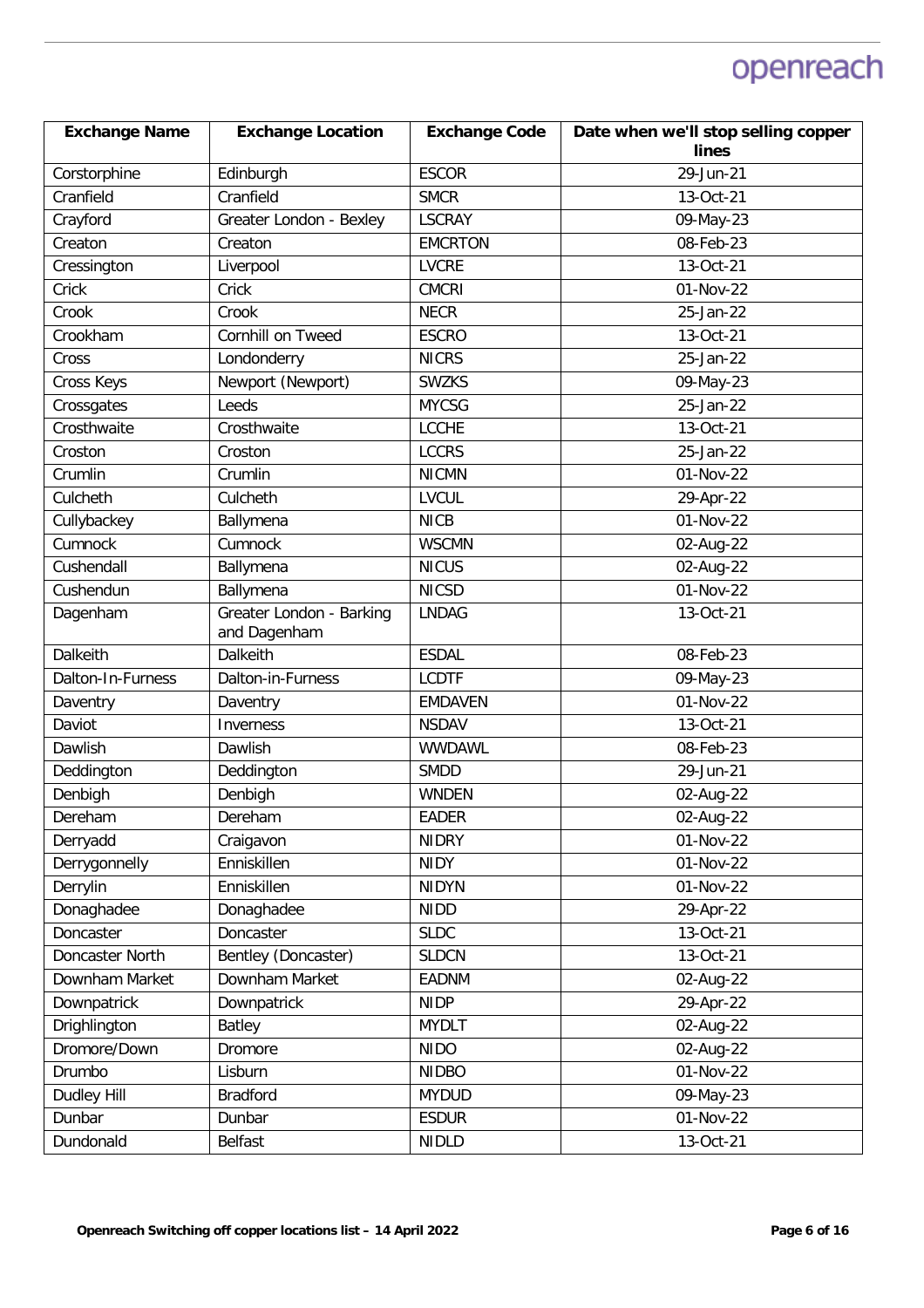| <b>Exchange Name</b>  | <b>Exchange Location</b>          | <b>Exchange Code</b> | Date when we'll stop selling copper |
|-----------------------|-----------------------------------|----------------------|-------------------------------------|
|                       |                                   |                      | lines                               |
| Dundrum               | Newcastle                         | <b>NIDR</b>          | 25-Jan-22                           |
| Dungannon             | Dungannon                         | <b>NIDG</b>          | 29-Apr-22                           |
| Dungiven              | Londonderry                       | <b>NIDV</b>          | $\overline{0}$ 2-Aug-22             |
| Dunloy                | Ballymena                         | <b>NIDL</b>          | 08-Feb-23                           |
| Duston                | Northampton<br>(Northamptonshire) | <b>EMDUSTO</b>       | 08-Feb-23                           |
| <b>Dutton Diffeth</b> | Pentre Maelor                     | <b>WNDD</b>          | <b>TBD</b>                          |
| Earby                 | Earby                             | <b>LCEAR</b>         | 08-Feb-23                           |
| Earls Barton          | Earls Barton                      | <b>EMEARLS</b>       | 02-Aug-22                           |
| Earlsdon              | Coventry                          | CMEARD               | 13-Oct-21                           |
| Easingwold            | Easingwold                        | <b>MYEAO</b>         | 08-Feb-23                           |
| East Marden           | Compton (West Sussex)             | <b>SDSTMRD</b>       | 13-Oct-21                           |
| Eastham               | Bebington                         | <b>LVEAS</b>         | 29-Apr-22                           |
| Eastville             | <b>Bristol</b>                    | <b>SSEAV</b>         | 29-Apr-22                           |
| Eccles                | Greater Manchester -<br>Salford   | <b>MRECC</b>         | 13-Oct-21                           |
| Eccleston             | Eccleston                         | <b>LCECC</b>         | 29-Apr-22                           |
| Edwalton              | West Bridgford                    | <b>EMEDWAL</b>       | 13-Oct-21                           |
| Eglinton              | Londonderry                       | <b>NIEG</b>          | 02-Aug-22                           |
| <b>Ellesmere Port</b> | <b>Ellesmere Port</b>             | LVELL                | 01-Nov-22                           |
| Elmsted               | Wye                               | <b>NDELM</b>         | 02-Aug-22                           |
| Ely                   | Ely                               | <b>EAELY</b>         | 29-Apr-22                           |
| Enniskillen           | Enniskillen                       | <b>NIEK</b>          | 29-Apr-22                           |
| Epsom                 | Epsom                             | <b>LSEPSM</b>        | 25-Jan-22                           |
| Ewell                 | Ewell                             | <b>LSEWE</b>         | 13-Oct-21                           |
| Exhall                | Coventry                          | <b>CMEXH</b>         | 08-Feb-23                           |
| Failsworth            | Greater Manchester -<br>Oldham    | <b>MRFAI</b>         | 13-Oct-21                           |
| Fauldhouse            | Fauldhouse                        | <b>ESFAU</b>         | 01-Nov-22                           |
| Feeny                 | Londonderry                       | <b>NIFY</b>          | 08-Feb-23                           |
| Findhorn              | Kinloss                           | <b>NSFIN</b>         | 29-Apr-22                           |
| Findon                | Worthing                          | <b>SDFNDN</b>        | 01-Nov-22                           |
| Fivemiletown          | Fivemiletown                      | <b>NIFN</b>          | 01-Nov-22                           |
| Fleetwood             | Fleetwood                         | <b>LCFLW</b>         | 25-Jan-22                           |
| Flint                 | Flint                             | <b>WNFL</b>          | 02-Aug-22                           |
| Flockton              | Flockton                          | <b>MYFLO</b>         | 13-Oct-21                           |
| Foleshill             | Coventry                          | <b>CMFOL</b>         | 08-Feb-23                           |
| Forest Row            | Forest Row                        | <b>NDFRO</b>         | 01-Nov-22                           |
| Forkhill              | Newry                             | <b>NIFH</b>          | 02-Aug-22                           |
| Formby                | Formby                            | <b>LCFOM</b>         | 25-Jan-22                           |
| Frittenden            | Cranbrook                         | <b>NDFRI</b>         | 29-Apr-22                           |
| Frodsham              | Frodsham                          | <b>LVFRO</b>         | 02-Aug-22                           |
| Galgate               | Galgate                           | <b>LCGAL</b>         | 09-May-23                           |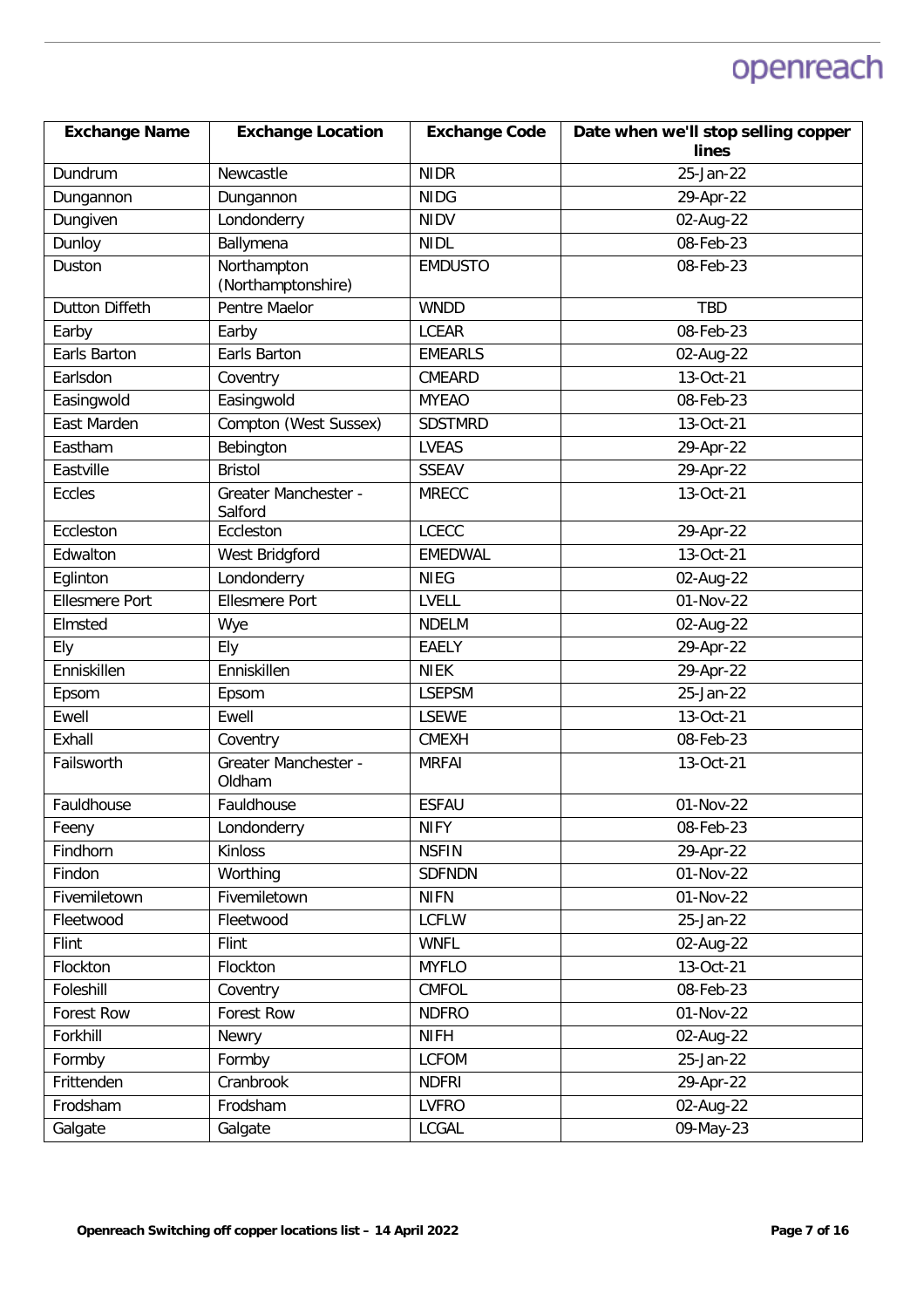| <b>Exchange Name</b>   | <b>Exchange Location</b>          | <b>Exchange Code</b> | Date when we'll stop selling copper |
|------------------------|-----------------------------------|----------------------|-------------------------------------|
|                        |                                   |                      | lines                               |
| <b>Gants Hill</b>      | Greater London -<br>Redbridge     | <b>LNGHL</b>         | 13-Oct-21                           |
| Garforth               | Garforth                          | <b>MYGRF</b>         | 01-Nov-22                           |
| Garstang               | Garstang                          | <b>LCGAR</b>         | 29-Apr-22                           |
| Gateacre               | Liverpool                         | <b>LVGAT</b>         | 13-Oct-21                           |
| Gedling                | Carlton (Gedling)                 | <b>EMGDDLI</b>       | 13-Oct-21                           |
| <b>Gerrards Cross</b>  | Gerrards Cross                    | <b>THGX</b>          | 09-May-23                           |
| Gilford                | Craigavon                         | <b>NIGF</b>          | 02-Aug-22                           |
| Gillingham             | Gillingham (North Dorset)         | <b>STGILGM</b>       | 02-Aug-22                           |
| Glenarm                | Ballymena                         | <b>NIGM</b>          | 01-Nov-22                           |
| Glenborrodale          | Glenborrodale                     | <b>NSGBD</b>         | 02-Aug-22                           |
| Glendale               | Glen Dale                         | <b>NSGDL</b>         | 13-Oct-21                           |
| Glengormley            | Newtownabbey                      | <b>NIGGY</b>         | 29-Apr-22                           |
| Glenmazeran            | Tomatin                           | <b>NSGMZ</b>         | 02-Aug-22                           |
| Glinton                | Glinton                           | <b>EMGLINT</b>       | 01-Nov-22                           |
| Gosforth               | Newcastle upon Tyne               | <b>NEGF</b>          | 13-Oct-21                           |
| Gowerton               | Gowerton                          | <b>SWGC</b>          | 08-Feb-23                           |
| Great Bernera          | Kirkibost                         | <b>NSGRE</b>         | 13-Oct-21                           |
| <b>Great Crosby</b>    | Crosby                            | <b>LVGRE</b>         | 13-Oct-21                           |
| <b>Great Eccleston</b> | <b>Great Eccleston</b>            | <b>LCGRC</b>         | 02-Aug-22                           |
| Greyabbey              | Newtownards                       | <b>NIGY</b>          | 02-Aug-22                           |
| <b>Grove Park</b>      | Greater London -<br>Lewisham      | <b>LSGRO</b>         | 08-Feb-23                           |
| Guiseley               | Guiseley                          | <b>MYGUI</b>         | 08-Feb-23                           |
| Halfway                | Glasgow                           | <b>WSHAL</b>         | 02-Aug-22                           |
| Halkyn                 | Pentre Halkyn                     | <b>WNHAL</b>         | <b>TBD</b>                          |
| Hambleton              | Hambleton (Wyre)                  | <b>LCHAM</b>         | 01-Nov-22                           |
| Harborne               | Birmingham                        | <b>CMHARBO</b>       | 29-Apr-22                           |
| Hardingstone           | Northampton<br>(Northamptonshire) | <b>EMHARDI</b>       | 25-Jan-22                           |
| Harehills              | Leeds                             | <b>MYHHL</b>         | 13-Oct-21                           |
| Harewood End           | Peterstow                         | <b>WNHAE</b>         | 13-Oct-21                           |
| Harrold                | Bedford                           | <b>SMHA</b>          | 08-Feb-23                           |
| Hartburn               | Morpeth                           | <b>NEHR</b>          | 02-Aug-22                           |
| Hartford               | Northwich                         | <b>MRHAR</b>         | 09-May-23                           |
| Hatch End              | Watford                           | <b>LWHAT</b>         | 29-Apr-22                           |
| Hatfield Woodhouse     | Dunscroft                         | <b>SLHTW</b>         | 09-May-23                           |
| Haydon Wick            | Swindon (Wiltshire)               | <b>SSHYW</b>         | 01-Nov-22                           |
| Hayes                  | Greater London -<br>Hillingdon    | <b>LWHAY</b>         | 29-Apr-22                           |
| Hayes Common           | Greater London - Bromley          | <b>LSHAY</b>         | 08-Feb-23                           |
| Headingley             | Leeds                             | <b>MYHEA</b>         | 13-Oct-21                           |
| <b>Helens Bay</b>      | Bangor                            | <b>NIHB</b>          | 02-Aug-22                           |
| Helsby                 | Helsby                            | <b>LVHEL</b>         | 02-Aug-22                           |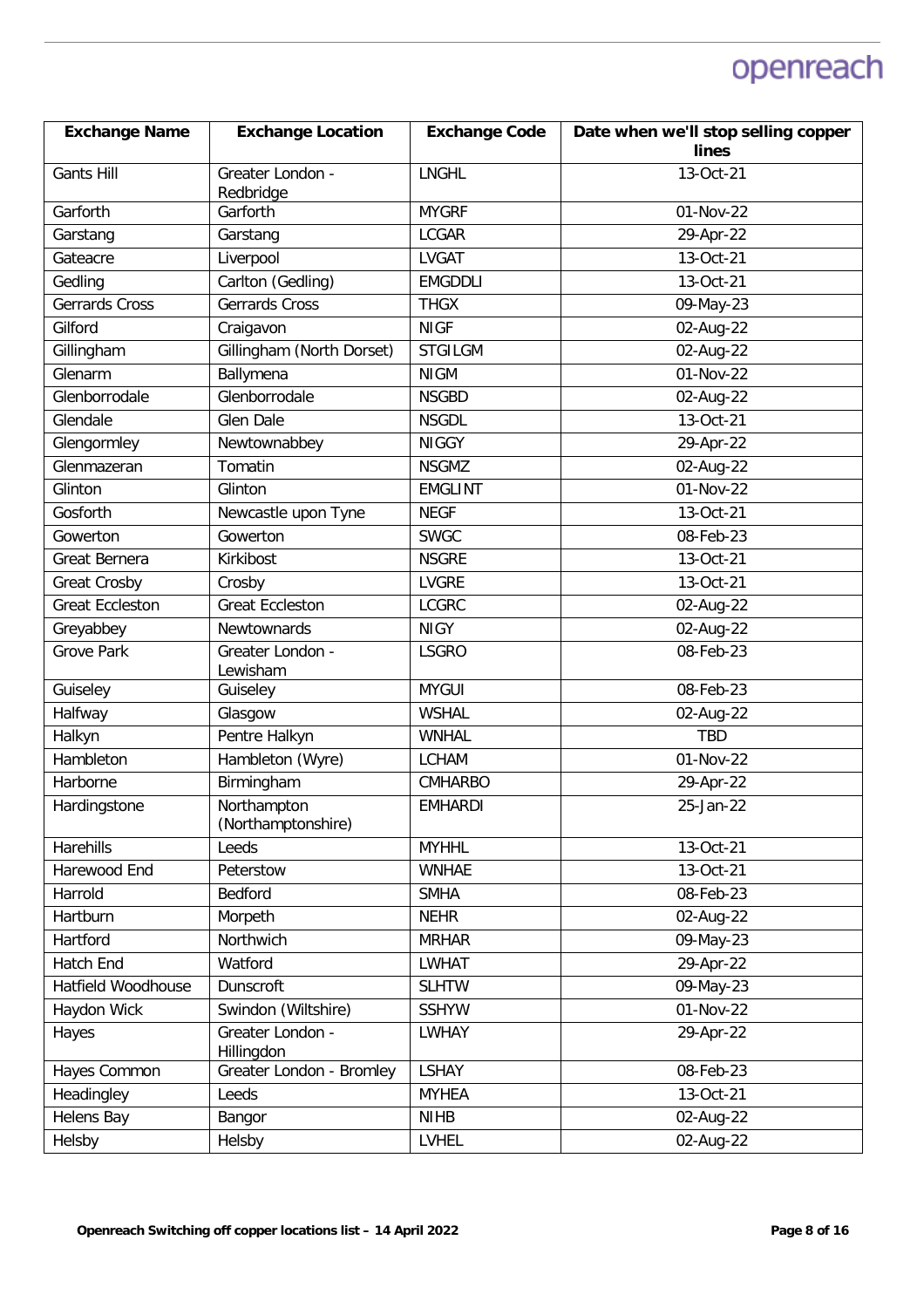| <b>Exchange Name</b> | <b>Exchange Location</b>              | <b>Exchange Code</b>         | Date when we'll stop selling copper |
|----------------------|---------------------------------------|------------------------------|-------------------------------------|
|                      |                                       |                              | lines                               |
| Hemsworth            | Hemsworth                             | <b>MYHMW</b>                 | 08-Feb-23                           |
| Henley In Arden      | Henley-In-Arden                       | <b>CMHEN</b><br><b>NEHPL</b> | 29-Apr-22                           |
| Hepple               | Thropton                              |                              | 02-Aug-22                           |
| Heriot               | Heriot                                | <b>ESHER</b>                 | <b>TBD</b>                          |
| Herongate            | West Horndon                          | <b>EAHER</b>                 | 08-Feb-23                           |
| <b>Hest Bank</b>     | Bolton-le-Sands                       | <b>LCHET</b>                 | 09-May-23                           |
| Heysham              | Heysham                               | <b>LCHEY</b>                 | 08-Feb-23                           |
| Highbury             | Birmingham                            | <b>CMHIGH</b>                | 29-Jun-21                           |
| Highworth            | Highworth                             | <b>SSHGH</b>                 | 08-Feb-23                           |
| Hillsborough         | Hillsborough                          | <b>NIHO</b>                  | 29-Apr-22                           |
| Hillside             | Birmingham                            | <b>CMHILL</b>                | 29-Apr-22                           |
| Holywell             | Holywell (Flintshire)                 | <b>WNHW</b>                  | 02-Aug-22                           |
| Holywood             | Holywood                              | <b>NIHW</b>                  | 29-Apr-22                           |
| Hooton               | <b>Ellesmere Port</b>                 | <b>LVHOO</b>                 | 02-Aug-22                           |
| Hornsea              | Hornsea                               | <b>MYHNS</b>                 | 29-Apr-22                           |
| Horsforth            | Horsforth                             | <b>MYHSF</b>                 | 13-Oct-21                           |
| Horwich              | Greater Manchester -<br><b>Bolton</b> | <b>LCHOR</b>                 | 08-Feb-23                           |
| How Caple            | Brockhampton                          | <b>WNHCP</b>                 | <b>TBD</b>                          |
| Hoylake              | Hoylake                               | <b>LVHOY</b>                 | 08-Feb-23                           |
| Hucknall             | Hucknall                              | <b>EMHUCKN</b>               | 09-May-23                           |
| Hullbridge           | Hullbridge                            | <b>EAHUL</b>                 | 02-Aug-22                           |
| <b>Hulme Hall</b>    | Greater Manchester -<br>Stockport     | <b>MRHUL</b>                 | 01-Nov-22                           |
| <b>Hunts Cross</b>   | Liverpool                             | <b>LVHUN</b>                 | 01-Nov-22                           |
| Huxley               | Duddon                                | <b>WNHUX</b>                 | 09-May-23                           |
| Huyton               | Liverpool                             | <b>LVHUY</b>                 | 08-Feb-23                           |
| Hyde                 | Greater Manchester -<br>Tameside      | <b>MRHYD</b>                 | 08-Feb-23                           |
| <b>Ilford North</b>  | Greater London -<br>Redbridge         | LNILN                        | 13-Oct-21                           |
| Ilminster            | Ilminster                             | <b>WWILMI</b>                | 01-Nov-22                           |
| Intake               | Sheffield                             | <b>SLIN</b>                  | 08-Feb-23                           |
| Irby                 | Heswall                               | <b>LVIRB</b>                 | 08-Feb-23                           |
| Irlam                | Greater Manchester -<br>Salford       | <b>MRIRL</b>                 | 09-May-23                           |
| Irvinestown          | Enniskillen                           | <b>NIIT</b>                  | 08-Feb-23                           |
| Ivybridge            | Ivybridge                             | <b>WWIVYB</b>                | 08-Feb-23                           |
| Jamesbridge          | Darlaston                             | <b>CMJAM</b>                 | 02-Aug-22                           |
| Kelso                | Kelso                                 | <b>ESKEL</b>                 | 29-Apr-22                           |
| Kelty                | Kelty                                 | <b>ESKLY</b>                 | 02-Aug-22                           |
| Kentford             | Mildenhall                            | <b>EAKEN</b>                 | 13-Oct-21                           |
| Kenton Road          | Greater London - Harrow               | <b>LWKROA</b>                | 29-Jun-21                           |
| Keresley             | Coventry                              | <b>CMKER</b>                 | 13-Oct-21                           |
| Kesh                 | Enniskillen                           | <b>NIKH</b>                  | 01-Nov-22                           |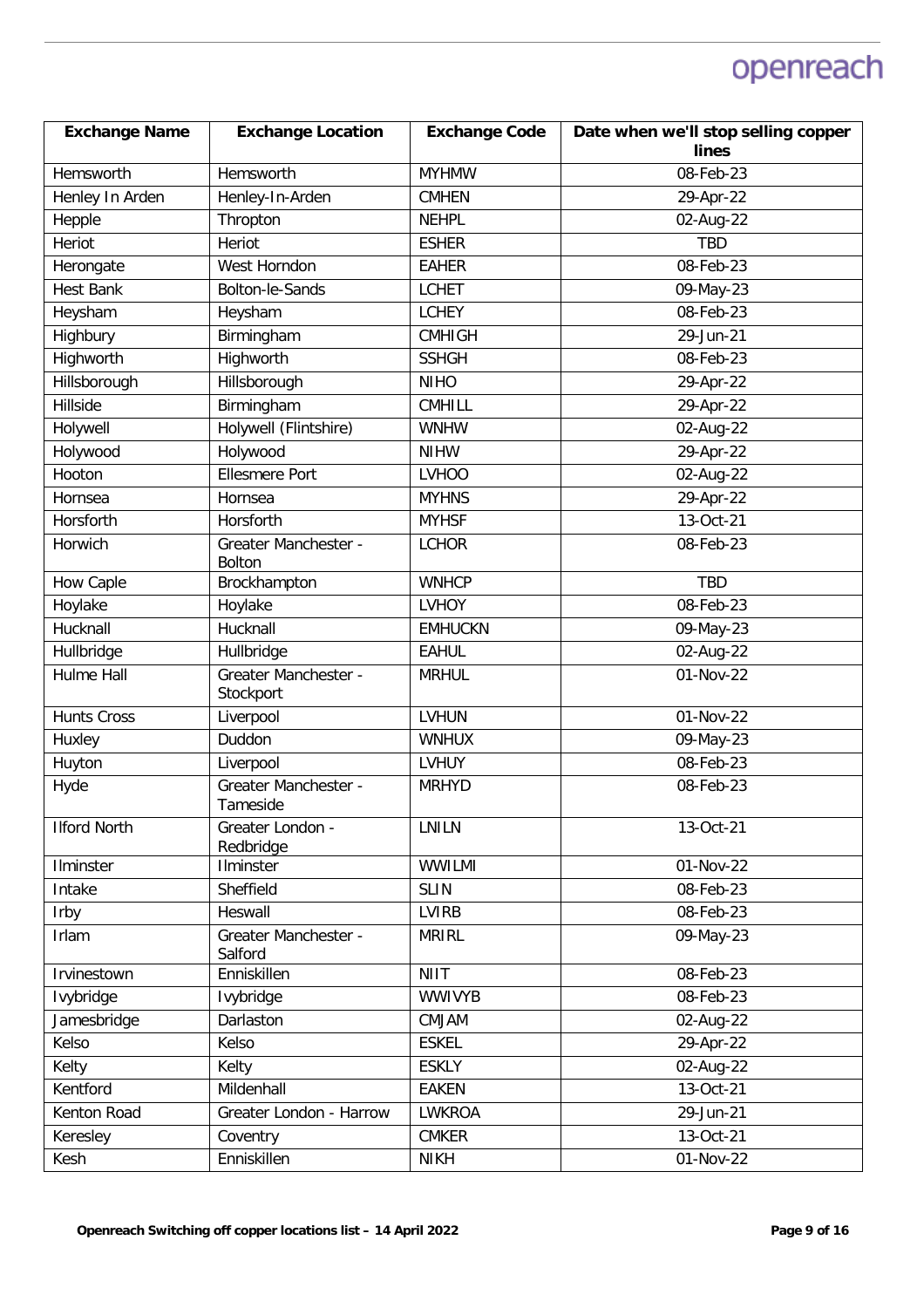| <b>Exchange Name</b> | <b>Exchange Location</b>      | <b>Exchange Code</b> | Date when we'll stop selling copper |
|----------------------|-------------------------------|----------------------|-------------------------------------|
|                      |                               |                      | lines                               |
| Keynsham             | Keynsham                      | <b>SSKEY</b>         | 02-Aug-22                           |
| Kilbirnie            | Kilbirnie                     | <b>WSKIE</b>         | 08-Feb-23                           |
| Kilkeel              | Newry                         | <b>NIKI</b>          | 02-Aug-22                           |
| Killeavy             | Newry                         | <b>NIKVY</b>         | 08-Feb-23                           |
| Killyleagh           | Downpatrick                   | <b>NIKYL</b>         | 02-Aug-22                           |
| Kilmarnock           | Kilmarnock                    | <b>WSKIL</b>         | 13-Oct-21                           |
| Kincardine           | Kincardine                    | <b>ESKCA</b>         | 02-Aug-22                           |
| Kings Langley        | Hemel Hempstead               | LWKLAN               | 01-Nov-22                           |
| Kings Lynn           | King's Lynn                   | <b>EAKLN</b>         | 01-Nov-22                           |
| Kircubbin            | Newtownards                   | <b>NIKN</b>          | 08-Feb-23                           |
| Kirkburton           | Huddersfield                  | <b>MYKKB</b>         | 25-Jan-22                           |
| Kirkliston           | Edinburgh                     | <b>ESKRL</b>         | 02-Aug-22                           |
| Kislingbury          | Bugbrooke                     | <b>EMKISLI</b>       | 08-Feb-23                           |
| Knott End            | Preesall                      | <b>LCKNO</b>         | 01-Nov-22                           |
| Laindon              | Basildon                      | <b>EALAI</b>         | 08-Feb-23                           |
| Lanark               | Lanark                        | <b>WSLAK</b>         | 01-Nov-22                           |
| Lancing              | Shoreham-by-Sea               | <b>SDLNCNG</b>       | 01-Nov-22                           |
| Langford             | Langford (Central             | <b>SMLA</b>          | 08-Feb-23                           |
|                      | Bedfordshire)                 |                      |                                     |
| <b>Langley Mill</b>  | Heanor                        | <b>EMLANGL</b>       | 08-Feb-23                           |
| Lanreath             | Pelynt                        | <b>WWLANR</b>        | 13-Oct-21                           |
| Lapworth             | Solihull                      | <b>CMLAP</b>         | 29-Apr-22                           |
| Larne                | Larne                         | <b>NILE</b>          | 29-Apr-22                           |
| Latchingdon          | Mayland                       | <b>EALAT</b>         | 29-Apr-22                           |
| Ld/Brookhall         | Londonderry                   | <b>NIBRH</b>         | 29-Apr-22                           |
| Ld/Waterside         | Londonderry                   | <b>NILDW</b>         | 29-Apr-22                           |
| Leigh                | Greater Manchester -<br>Wigan | <b>LCLEI</b>         | 08-Feb-23                           |
| Lempitlaw            | Kelso                         | <b>ESLEM</b>         | 13-Oct-21                           |
| Lennoxtown           | Lennoxtown                    | WSLEX                | 02-Aug-22                           |
| Leven                | Leven                         | <b>ESLEV</b>         | 08-Feb-23                           |
| Leyland              | Leyland                       | <b>LCLEY</b>         | 08-Feb-23                           |
| Lillingstonedayrell  | Akeley                        | <b>SMLD</b>          | 02-Aug-22                           |
| Limavady             | Limavady                      | <b>NILY</b>          | 02-Aug-22                           |
| Linstead             | Cratfield                     | <b>EALIN</b>         | 02-Aug-22                           |
| Lisburn              | Lisburn                       | <b>NILN</b>          | 29-Apr-22                           |
| Liskeard             | Liskeard                      | <b>WWLISK</b>        | 29-Apr-22                           |
| Lisnaskea            | Enniskillen                   | <b>NILA</b>          | 01-Nov-22                           |
| Llanarmon-Yn-Ial     | Llanarmon-yn-Ial              | <b>WNLYI</b>         | 09-May-23                           |
| Llandaff             | Cardiff                       | SWLJZ                | 08-Feb-23                           |
| Llandegla            | Llandegla                     | <b>WNLDA</b>         | 13-Oct-21                           |
| Llanfaethlu          | Llanfaethlu                   | <b>WNLFU</b>         | TBD                                 |
| Llantrisant          | Llantrisant                   | SWLLO                | 09-May-23                           |
| Londonderry          | Londonderry                   | <b>NILDM</b>         | 29-Apr-22                           |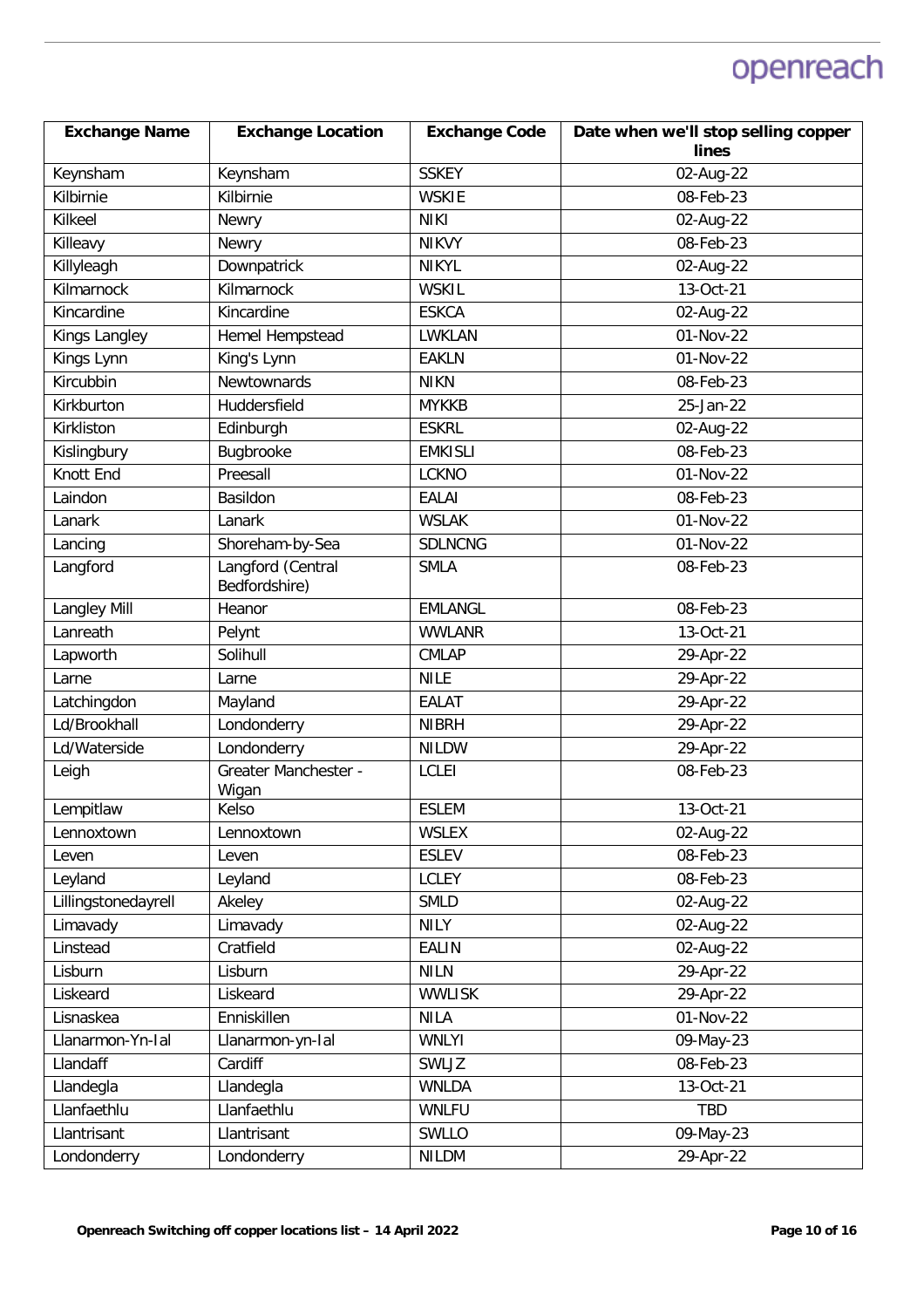| <b>Exchange Name</b> | <b>Exchange Location</b>                 | <b>Exchange Code</b> | Date when we'll stop selling copper |
|----------------------|------------------------------------------|----------------------|-------------------------------------|
|                      |                                          |                      | lines                               |
| Long Ashton          | Long Ashton                              | <b>SSLON</b>         | 01-Nov-22                           |
| Long Eaton           | Long Eaton                               | <b>EMLONGE</b>       | 29-Apr-22                           |
| Longridge            | Longridge                                | <b>LCLON</b>         | 13-Oct-21                           |
| Lossiemouth          | Lossiemouth                              | <b>NSLOS</b>         | 01-Nov-22                           |
| Lowdham              | Lowdham                                  | <b>EMLOWDH</b>       | 08-Feb-23                           |
| Lower Shelton        | Wootton (Bedford)                        | <b>SMLSN</b>         | 01-Nov-22                           |
| Ludlow               | Ludlow                                   | <b>WNLUD</b>         | 02-Aug-22                           |
| Lundin Links         | Lower Largo                              | <b>ESLUN</b>         | 25-Jan-22                           |
| Lurgan               | Craigavon                                | <b>NILG</b>          | 13-Oct-21                           |
| Lymm                 | Lymm                                     | <b>LVLYM</b>         | 02-Aug-22                           |
| Lynton               | Lynton                                   | <b>WWLYNT</b>        | 29-Apr-22                           |
| Lytham               | Lytham St Anne's                         | <b>LCLYT</b>         | 02-Aug-22                           |
| Machrie              | Auchencar                                | <b>WSMAC</b>         | 02-Aug-22                           |
| Madingley            | Caldecote                                | <b>EAMAD</b>         | 09-May-23                           |
| Magherafelt          | Magherafelt                              | <b>NIMF</b>          | 29-Apr-22                           |
| Maghull              | Maghull                                  | <b>LVMAG</b>         | 02-Aug-22                           |
| Magor                | Undy                                     | <b>SWMGR</b>         | 08-Feb-23                           |
| Manor Park           | Runcorn                                  | <b>LVMPK</b>         | 09-May-23                           |
| Marple               | Greater Manchester -<br>Stockport        | <b>MRMAR</b>         | 01-Nov-22                           |
| Mayals               | Swansea                                  | <b>SWMYS</b>         | 01-Nov-22                           |
| Maybole              | Maybole                                  | <b>WSMAY</b>         | 01-Nov-22                           |
| Mayobridge           | Newry                                    | <b>NIMO</b>          | 08-Feb-23                           |
| Maze                 | Lisburn                                  | <b>NIMZ</b>          | 08-Feb-23                           |
| Melbourne            | Melbourne (South<br>Derbyshire)          | <b>EMMELBO</b>       | 29-Apr-22                           |
| Meltham              | Meltham                                  | <b>MYMTH</b>         | 02-Aug-22                           |
| Merthyr Tydfil       | Merthyr Tydfil                           | SWMT/EX              | 01-Nov-22                           |
| Merton Park          | Greater London - Merton                  | <b>LSMEPK</b>        | 13-Oct-21                           |
| Mickle Trafford      | Chester                                  | <b>WNMT</b>          | 13-Oct-21                           |
| Mickleover           | Derby                                    | <b>EMMICKL</b>       | 01-Nov-22                           |
| Middlewich           | Middlewich                               | <b>MRMDW</b>         | 02-Aug-22                           |
| Millisle             | Newtownards                              | <b>NIME</b>          | 02-Aug-22                           |
| Milnsbridge          | Huddersfield                             | <b>MYMIL</b>         | 08-Feb-23                           |
| Minster Sheppey      | Minster (Swale)                          | <b>NDMSH</b>         | 02-Aug-22                           |
| Moira                | Craigavon                                | <b>NIMR</b>          | 02-Aug-22                           |
| Molesey              | Greater London -<br>Richmond upon Thames | <b>LSMOL</b>         | 02-Aug-22                           |
| Moortown             | Leeds                                    | <b>MYMOO</b>         | 25-Jan-22                           |
| Morecambe            | Morecambe                                | <b>LCMOR</b>         | 08-Feb-23                           |
| Morley               | Morley                                   | <b>MYMOR</b>         | 13-Oct-21                           |
| Mostyn               | Mostyn                                   | <b>WNMOS</b>         | 02-Aug-22                           |
| Mountwood            | Birkenhead                               | LVMOU                | 13-Oct-21                           |
| Moy                  | Dungannon                                | <b>NIMOY</b>         | 08-Feb-23                           |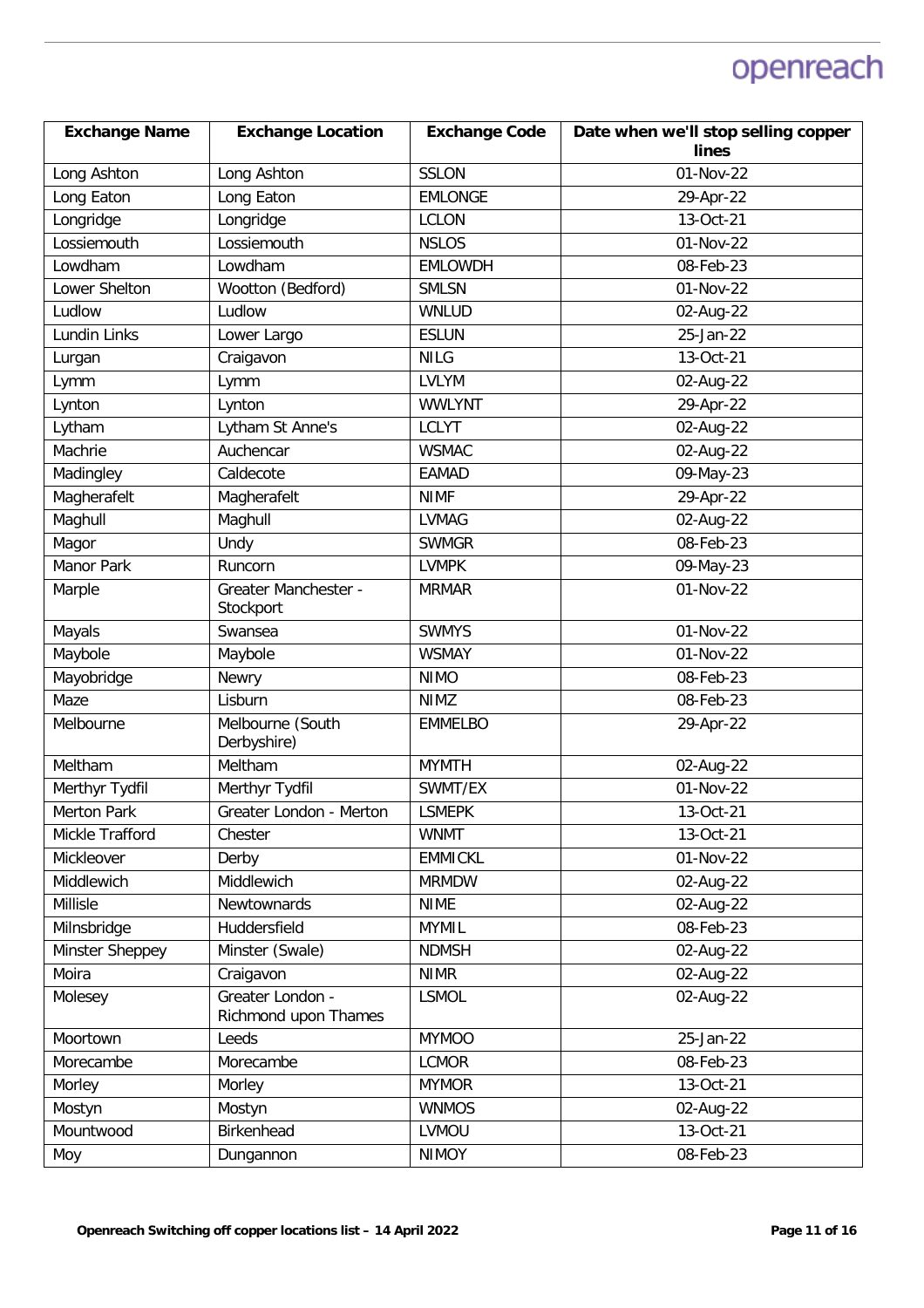| <b>Exchange Name</b>    | <b>Exchange Location</b>  | <b>Exchange Code</b> | Date when we'll stop selling copper |
|-------------------------|---------------------------|----------------------|-------------------------------------|
|                         |                           |                      | lines                               |
| Mulbarton               | Mulbarton                 | <b>EAMUL</b>         | 08-Feb-23                           |
| Mumbles                 | Swansea                   | <b>SWMMV</b>         | 29-Apr-22                           |
| Nazeing                 | Hoddesdon                 | <b>LNNAZ</b>         | 29-Apr-22                           |
| Neston                  | Neston                    | <b>LVNES</b>         | 25-Jan-22                           |
| Netherley               | Liverpool                 | <b>LVNET</b>         | 01-Nov-22                           |
| Newbridge               | Newport (Newport)         | <b>SWNBI</b>         | 09-May-23                           |
| Newcastle               | Newcastle                 | <b>NINE</b>          | 29-Apr-22                           |
| Newcastle               | Newcastle-under-Lyme      | <b>WMNEW</b>         | 02-Aug-22                           |
| Newry                   | Newry                     | <b>NINY</b>          | 29-Apr-22                           |
| Newtownards             | Newtownards               | <b>NINTS</b>         | 13-Oct-21                           |
| Norbury                 | Greater London - Croydon  | <b>LSNOR</b>         | 29-Apr-22                           |
| Normanton               | Normanton                 | <b>MYNMN</b>         | 01-Nov-22                           |
| North                   | <b>Bristol</b>            | <b>SSNOR</b>         | 25-Jan-22                           |
| Northwich               | Northwich                 | <b>MRNOR</b>         | 09-May-23                           |
| Okehampton              | Okehampton                | <b>WWOKEH</b>        | 25-Jan-22                           |
| Olney                   | Olney                     | <b>SMOY</b>          | 25-Jan-22                           |
| Omagh                   | Omagh                     | <b>NIOM</b>          | 29-Apr-22                           |
| Ormskirk                | Ormskirk                  | <b>LVORM</b>         | 08-Feb-23                           |
| Orpington               | Greater London - Bromley  | <b>LSORP</b>         | 25-Jan-22                           |
| Otley                   | Otley                     | <b>MYOTL</b>         | 08-Feb-23                           |
| <b>Otterham Station</b> | Camelford                 | <b>WWOSTN</b>        | 13-Oct-21                           |
| Padstow                 | Padstow                   | <b>WWPADS</b>        | 13-Oct-21                           |
| Paignton                | Paignton                  | <b>WWPAIG</b>        | 09-May-23                           |
| Parbold                 | Parbold                   | <b>LCPAR</b>         | 13-Oct-21                           |
| Park Street             | How Wood                  | <b>LNPKS</b>         | 08-Feb-23                           |
| Peartree                | Derby                     | <b>EMPRTRE</b>       | 25-Jan-22                           |
| Peebles                 | Peebles                   | <b>ESPEB</b>         | 29-Apr-22                           |
| Penicuik                | Penicuik                  | <b>ESPCK</b>         | 09-May-23                           |
| Penzance                | Penzance                  | WWPENZ               | TBD                                 |
| Peopleton               | Pershore                  | <b>WMPEO</b>         | 01-Nov-22                           |
| Pickering               | Pickering                 | <b>MYPIC</b>         | $\overline{0}$ 9-May-23             |
| Pinhoe                  | Exeter                    | <b>WWPINH</b>        | 13-Oct-21                           |
| Plympton                | Plymouth                  | <b>WWPTON</b>        | 08-Feb-23                           |
| Pontardulais            | Pontarddulais             | SWPDW                | 02-Aug-22                           |
| Portadown               | Craigavon                 | <b>NIPO</b>          | 13-Oct-21                           |
| Portavogie              | Newtownards               | <b>NIPVE</b>         | 25-Jan-22                           |
| Portglenone             | Ballymena                 | <b>NIPE</b>          | 08-Feb-23                           |
| Portrush                | Portrush                  | <b>NIPR</b>          | 29-Apr-22                           |
| Portslade               | Portslade-by-Sea          | <b>SDPRTSL</b>       | 02-Aug-22                           |
| Portstewart             | Portstewart               | <b>NIPS</b>          | 25-Jan-22                           |
| Poulton-Le-Fylde        | Poulton-le-Fylde          | LCPOU                | 02-Aug-22                           |
| Prestatyn               | Prestatyn                 | <b>WNPRS</b>         | 01-Nov-22                           |
| Prestwich               | Greater Manchester - Bury | <b>MRPRE</b>         | 13-Oct-21                           |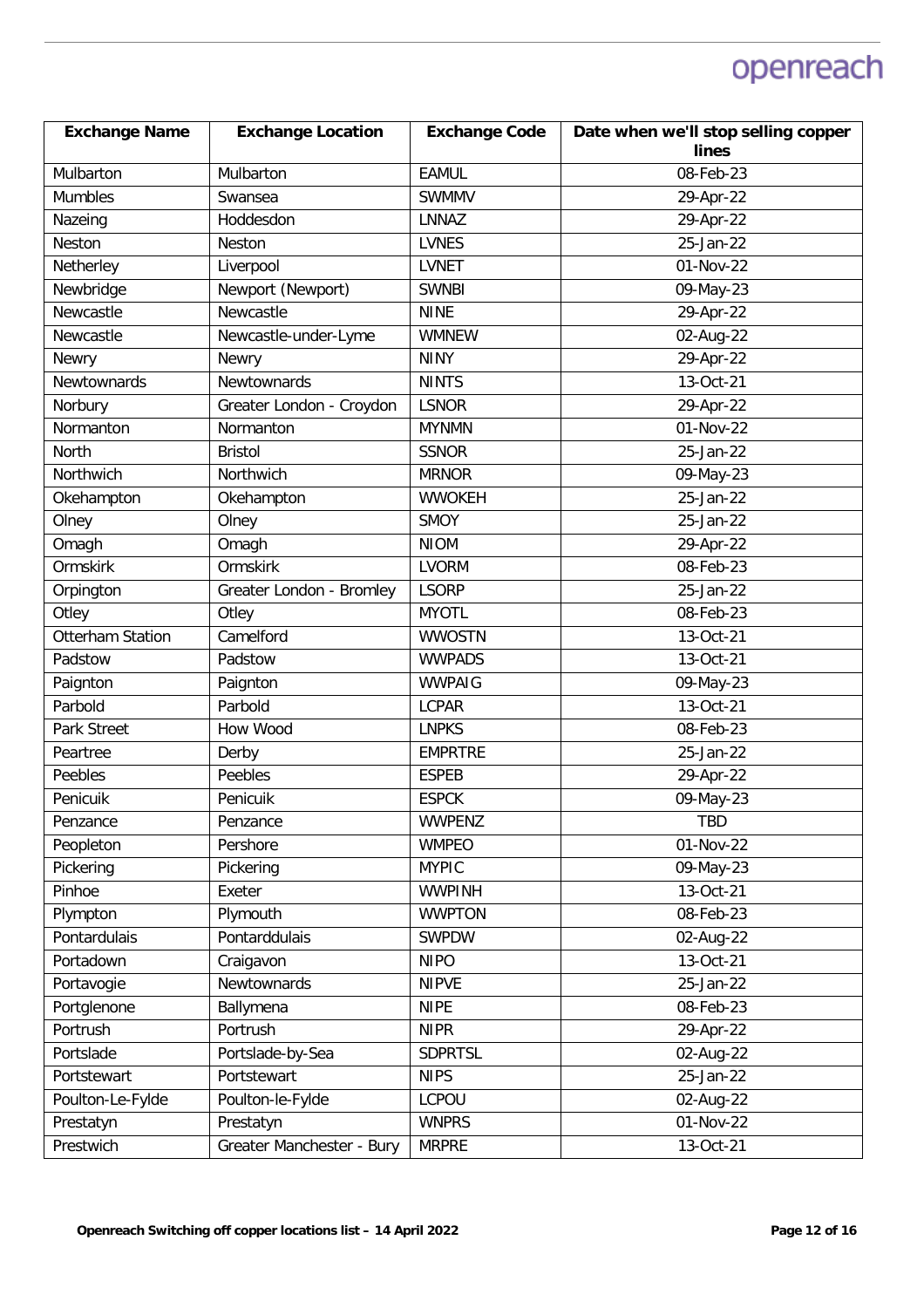| <b>Exchange Name</b>  | <b>Exchange Location</b>        | <b>Exchange Code</b> | Date when we'll stop selling copper |
|-----------------------|---------------------------------|----------------------|-------------------------------------|
|                       |                                 |                      | lines                               |
| Prestwick             | Prestwick                       | <b>WSPRE</b>         | 01-Nov-22                           |
| Pudsey                | Leeds                           | <b>MYPUD</b>         | 29-Apr-22                           |
| Radcliffe             | Greater Manchester - Bury       | <b>MRRAD</b>         | 13-Oct-21                           |
| Radford               | Coventry                        | <b>CMRAD</b>         | 13-Oct-21                           |
| Radyr                 | Cardiff                         | <b>SWRRY</b>         | 09-May-23                           |
| Rainham               | Gillingham (Kent)               | <b>NDRAI</b>         | 08-Feb-23                           |
| Randalstown           | Antrim                          | <b>NIRT</b>          | 01-Nov-22                           |
| Ranmoor               | Sheffield                       | <b>SLRN</b>          | 09-May-23                           |
| Rawdon                | Yeadon                          | <b>MYRWD</b>         | 08-Feb-23                           |
| <b>Reading Earley</b> | Reading                         | <b>THEAR</b>         | 09-May-23                           |
| Redbourn              | Redbourn                        | <b>SMRDB</b>         | 08-Feb-23                           |
| Rhiwderin             | Newport (Newport)               | <b>SWRWI</b>         | 08-Feb-23                           |
| Rhoose                | Rhoose                          | <b>SWRHR</b>         | 08-Feb-23                           |
| Rhos On Sea           | Colwyn Bay                      | <b>WNROS</b>         | 09-May-23                           |
| Rhuddlan              | Rhuddlan                        | <b>WNRHU</b>         | 01-Nov-22                           |
| Rhyl                  | Rhyl                            | <b>WNRE</b>          | 01-Nov-22                           |
| Rhymney               | Rhymney                         | <b>SWRDA</b>         | 01-Nov-22                           |
| Richmond              | Richmond                        | <b>NERN</b>          | 08-Feb-23                           |
| Rickmansworth         | Rickmansworth                   | LWRIC                | 29-Apr-22                           |
| Ringford              | Ringford                        | <b>WSRIN</b>         | 13-Oct-21                           |
| Ripley                | Ripley                          | <b>EMRPLEY</b>       | 08-Feb-23                           |
| Roade                 | Roade                           | <b>EMRDDEE</b>       | 08-Feb-23                           |
| Rock Ferry            | Bebington                       | <b>LVROC</b>         | 13-Oct-21                           |
| Rosehearty            | Rosehearty                      | <b>NSRHT</b>         | 09-May-23                           |
| Ruddington            | Clifton (City of<br>Nottingham) | <b>EMRDDIN</b>       | 09-May-23                           |
| Rufford               | Towngate                        | <b>LCRUF</b>         | 25-Jan-22                           |
| Rumford               | St Eval                         | <b>WWRUMF</b>        | 13-Oct-21                           |
| Rushden               | Rushden                         | <b>EMRUSHD</b>       | 08-Feb-23                           |
| Saintfield            | Ballynahinch                    | <b>NISD</b>          | 02-Aug-22                           |
| Salisbury             | Salisbury                       | <b>STSALIS</b>       | 01-Dec-20                           |
| Sandiacre             | Stapleford                      | <b>EMSANDI</b>       | 01-Nov-22                           |
| Sandwich              | Sandwich                        | <b>NDSAN</b>         | 08-Feb-23                           |
| Saxmundham            | Saxmundham                      | <b>EASXM</b>         | 13-Oct-21                           |
| Scarista              | Seilebost                       | <b>NSSST</b>         | 02-Aug-22                           |
| Sefton Park           | Liverpool                       | <b>LVSEF</b>         | 13-Oct-21                           |
| Selby                 | Selby                           | <b>MYSEL</b>         | 09-May-23                           |
| Shardlow              | Aston-on-Trent                  | <b>EMSHARD</b>       | 01-Nov-22                           |
| Sheering              | Sawbridgeworth                  | <b>EASHR</b>         | 25-Jan-22                           |
| Sheerness             | Sheerness                       | <b>NDSHE</b>         | 01-Nov-22                           |
| Sheldon               | Birmingham                      | <b>CMSHEL</b>        | 29-Jun-21                           |
| Sherwood              | Nottingham                      | <b>EMSHRWO</b>       | 13-Oct-21                           |
| Shiphay Collaton      | Paignton                        | <b>WWSHIP</b>        | 02-Aug-22                           |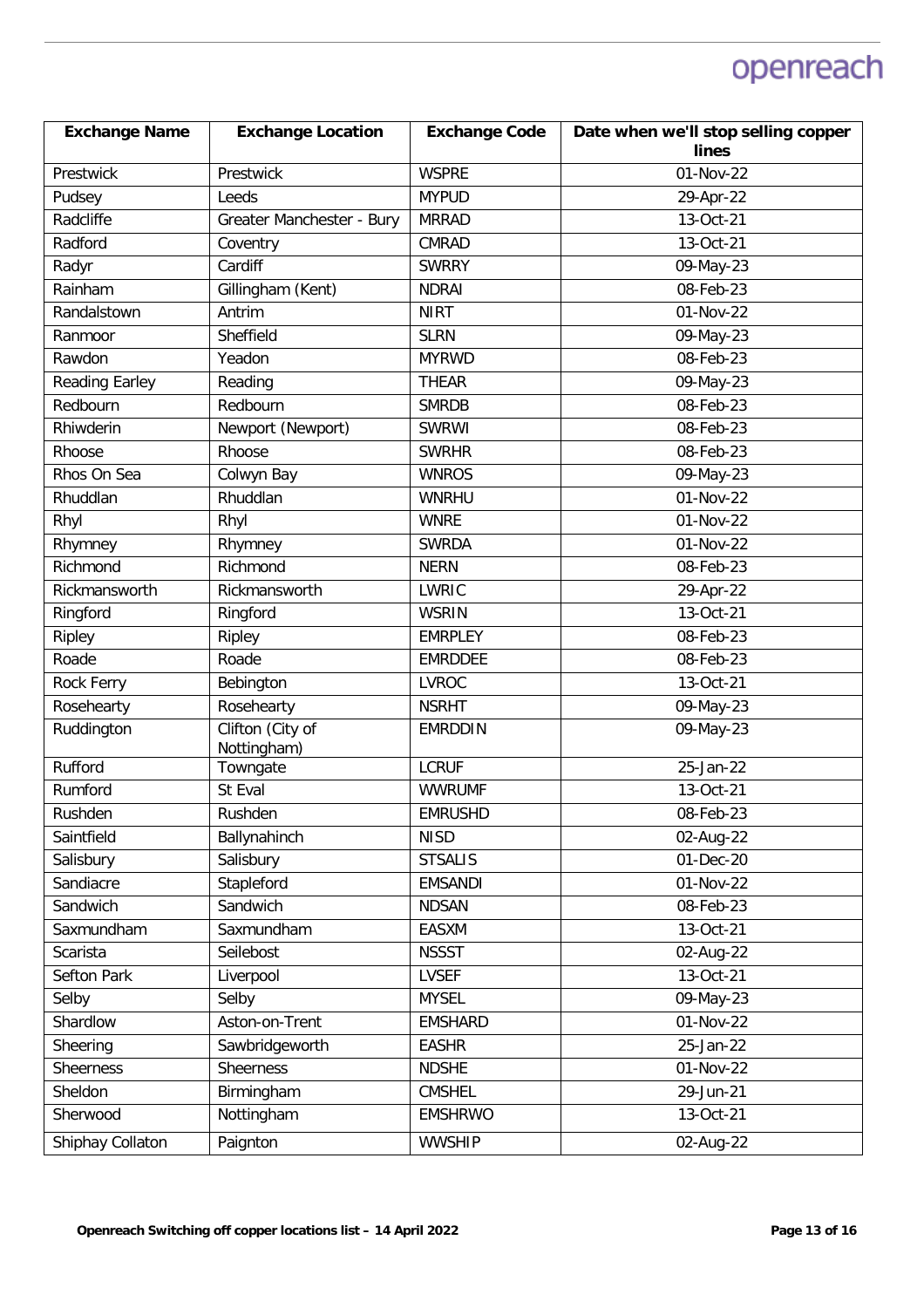| <b>Exchange Name</b>        | <b>Exchange Location</b>        | <b>Exchange Code</b> | Date when we'll stop selling copper |
|-----------------------------|---------------------------------|----------------------|-------------------------------------|
|                             |                                 |                      | lines                               |
| Shipley                     | Shipley                         | <b>MYSHI</b>         | 08-Feb-23                           |
| Shirley                     | Solihull                        | <b>CMSHI</b>         | 02-Aug-22                           |
| Sidcup                      | Greater London - Bexley         | <b>LSSID</b>         | 01-Nov-22                           |
| Sion Mills                  | Strabane                        | <b>NISM</b>          | 08-Feb-23                           |
| <b>Sketty</b>               | Swansea                         | <b>SWSKJ</b>         | 08-Feb-23                           |
| Skipton                     | Skipton                         | <b>MYSKP</b>         | 09-May-23                           |
| Sleaford                    | Sleaford                        | <b>EMSLFRD</b>       | 08-Feb-23                           |
| Snaith                      | Snaith                          | <b>MYSNH</b>         | 09-May-23                           |
| Solihull                    | Solihull                        | <b>CMSOL</b>         | Removed from stop sell              |
| Somersham                   | Somersham<br>(Huntingdonshire)  | <b>EMSOSHM</b>       | 08-Feb-23                           |
| South                       | <b>Bristol</b>                  | SSSOU                | 13-Oct-21                           |
| South Elmsall               | South Elmsall                   | <b>MYSEM</b>         | 02-Aug-22                           |
| South Queensferry           | Edinburgh                       | <b>ESQUE</b>         | 02-Aug-22                           |
| Southminster                | Southminster                    | <b>EASMN</b>         | 25-Jan-22                           |
| Southwick                   | Sandyhills                      | <b>WSSOK</b>         | $13-Oct-21$                         |
| Southwick                   | Southwick (West Sussex)         | <b>SDSTHWC</b>       | 01-Nov-22                           |
| Springfield                 | Birmingham                      | <b>CMSPR</b>         | 13-Oct-21                           |
| St Buryan                   | St Buryan                       | <b>WWSBUR</b>        | 13-Oct-21                           |
| St Johns                    | Worcester                       | <b>WMSTJ</b>         | 01-Nov-22                           |
| St. Annes                   | Lytham St Anne's                | <b>LCSTA</b>         | 01-Nov-22                           |
| Stanecastle                 | Irvine                          | <b>WSIRS</b>         | Removed from stop sell              |
| Stanford Le Hope            | Stanford-le-Hope                | <b>EASTF</b>         | 08-Feb-23                           |
| Stechford                   | Birmingham                      | <b>CMSTE</b>         | 29-Jun-21                           |
| Stewarton                   | Stewarton                       | <b>WSSTW</b>         | 02-Aug-22                           |
| Stone                       | Stone (Stafford)                | <b>WMSTO</b>         | 29-Apr-22                           |
| Stoneyburn                  | <b>Bents</b>                    | <b>ESSYB</b>         | 08-Feb-23                           |
| Stoneycroft                 | Liverpool                       | <b>LVSTO</b>         | 13-Oct-21                           |
| Strabane                    | Strabane                        | <b>NISE</b>          | 29-Apr-22                           |
| Stratton On The<br>Fosse    | Midsomer Norton                 | <b>SSSOF</b>         | 02-Aug-22                           |
| <b>Stratton St.Margaret</b> | Swindon (Wiltshire)             | <b>SSSSM</b>         | 02-Aug-22                           |
| Streetly                    | <b>Sutton Coldfield</b>         | <b>CMSTRE</b>        | 29-Jun-21                           |
| Sully                       | Barry                           | SWXUU                | 02-Aug-22                           |
| Sunbury                     | Walton-on-Thames                | <b>LSSUN</b>         | 02-Aug-22                           |
| Sutton                      | Sutton (Chichester)             | <b>SDSTTN</b>        | 13-Oct-21                           |
| <b>Sutton Coldfield</b>     | <b>Sutton Coldfield</b>         | <b>CMSUT</b>         | 01-Nov-22                           |
| Swansea                     | Swansea                         | <b>SWSX</b>          | 13-Oct-21                           |
| Swinton                     | Greater Manchester -<br>Salford | <b>MRSWI</b>         | 13-Oct-21                           |
| Tadcaster                   | Tadcaster                       | <b>MYTAD</b>         | 13-Oct-21                           |
| Takeley                     | Takeley                         | <b>EATKL</b>         | 08-Feb-23                           |
| Tandragee                   | Craigavon                       | <b>NITG</b>          | 01-Nov-22                           |
| Tarporley                   | Tarporley                       | <b>WNTAR</b>         | 13-Oct-21                           |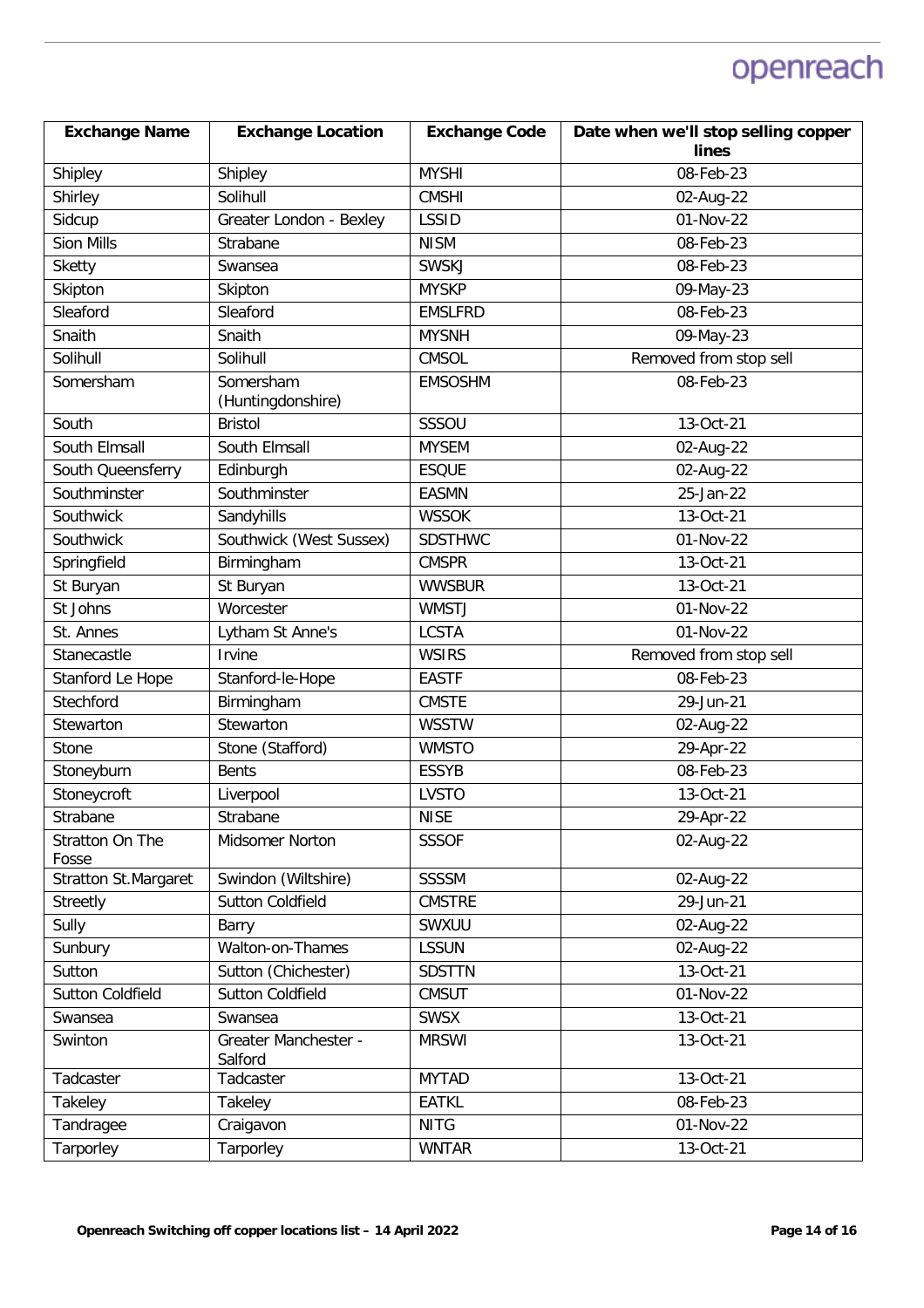| <b>Exchange Name</b>  | <b>Exchange Location</b>                | <b>Exchange Code</b> | Date when we'll stop selling copper |
|-----------------------|-----------------------------------------|----------------------|-------------------------------------|
|                       |                                         |                      | lines                               |
| Tarvin                | Tarvin                                  | <b>WNTV</b>          | 25-Jan-22                           |
| Tattenhall            | Tattenhall                              | <b>WNTHL</b>         | 09-May-23                           |
| Tavistock             | Tavistock                               | <b>WWTAVI</b>        | 01-Nov-22                           |
| <b>Thames Ditton</b>  | Esher                                   | <b>LSTHDT</b>        | 29-Apr-22                           |
| Thamesmead            | Greater London -                        | <b>LSTHMD</b>        | Removed from stop sell              |
|                       | Greenwich                               |                      |                                     |
| Theydon Bois          | Theydon Bois                            | <b>LNTHB</b>         | 08-Feb-23                           |
| <b>Thornton Heath</b> | Greater London - Croydon                | <b>LSTHO</b>         | 13-Oct-21                           |
| <b>Tile Hill</b>      | Coventry                                | <b>CMTIL</b>         | 13-Oct-21                           |
| Tilston               | Tilston                                 | <b>WNTIL</b>         | 09-May-23                           |
| Tipton                | Tipton                                  | <b>CMTIP</b>         | 08-Feb-23                           |
| Toothill              | Swindon (Wiltshire)                     | <b>SSTHL</b>         | Removed from stop sell              |
| Towcester             | Towcester                               | <b>EMTOWCE</b>       | 01-Nov-22                           |
| Tranent               | Tranent                                 | <b>ESTNT</b>         | 09-May-23                           |
| Trentside             | West Bridgford                          | <b>EMTRENT</b>       | 13-Oct-21                           |
| Tresillian            | Tresillian                              | <b>WWTRES</b>        | 13-Oct-21                           |
| Troon                 | Troon                                   | <b>WSTRO</b>         | 08-Feb-23                           |
| Tudweiliog            | Llangwnnadl                             | <b>WNTUD</b>         | 13-Oct-21                           |
| Turvey                | Turvey                                  | <b>SMTU</b>          | 08-Feb-23                           |
| Wadsleybridge         | Sheffield                               | <b>SLWB</b>          | 29-Apr-22                           |
| Walkden               | Greater Manchester -<br>Salford         | <b>MRWAL</b>         | 13-Oct-21                           |
| Wallasey              | Wallasey                                | LVWAL                | 13-Oct-21                           |
| Waringstown           | Craigavon                               | <b>NIWT</b>          | 02-Aug-22                           |
| Warrenpoint           | Newry                                   | <b>NIWP</b>          | 25-Jan-22                           |
| Waterhayes Farm       | Newcastle-under-Lyme                    | <b>WMWHS</b>         | 08-Feb-23                           |
| Waterloo              | Crosby                                  | <b>LVWAT</b>         | 13-Oct-21                           |
| Waternish             | Lusta                                   | <b>NSWNS</b>         | 13-Oct-21                           |
| Weaverham             | Weaverham                               | <b>MRWEA</b>         | 09-May-23                           |
| Wednesbury            | Wednesbury                              | CMWED                | 09-May-23                           |
| Wentworth             | Virginia Water                          | <b>THWTH</b>         | 09-May-23                           |
| West Calder           | West Calder                             | <b>ESWCA</b>         | 25-Jan-22                           |
| West Hanney           | East Hanney                             | <b>SMWHY</b>         | 01-Nov-22                           |
| West Kingsdown        | West Kingsdown                          | <b>NDWKI</b>         | 29-Apr-22                           |
| Westbury-On-Trym      | <b>Bristol</b>                          | SSWOT                | 13-Oct-21                           |
| Wetherby              | Wetherby                                | <b>MYWEH</b>         | 02-Aug-22                           |
| Wettenhall            | Winsford (Cheshire West<br>and Chester) | <b>WMWET</b>         | 13-Oct-21                           |
| Whalley               | Whalley                                 | <b>LCWHA</b>         | 02-Aug-22                           |
| Wheathampstead        | Wheathampstead                          | <b>SMWTD</b>         | 08-Feb-23                           |
| Whissendine           | Whissendine                             | <b>EMWHISS</b>       | 09-May-23                           |
| Whitburn              | Whitburn                                | <b>ESWHI</b>         | 25-Jan-22                           |
| Whitchurch            | Cardiff                                 | SWWXC                | 13-Oct-21                           |
| Whitchurch            | <b>Bristol</b>                          | <b>SSWHI</b>         | 08-Feb-23                           |